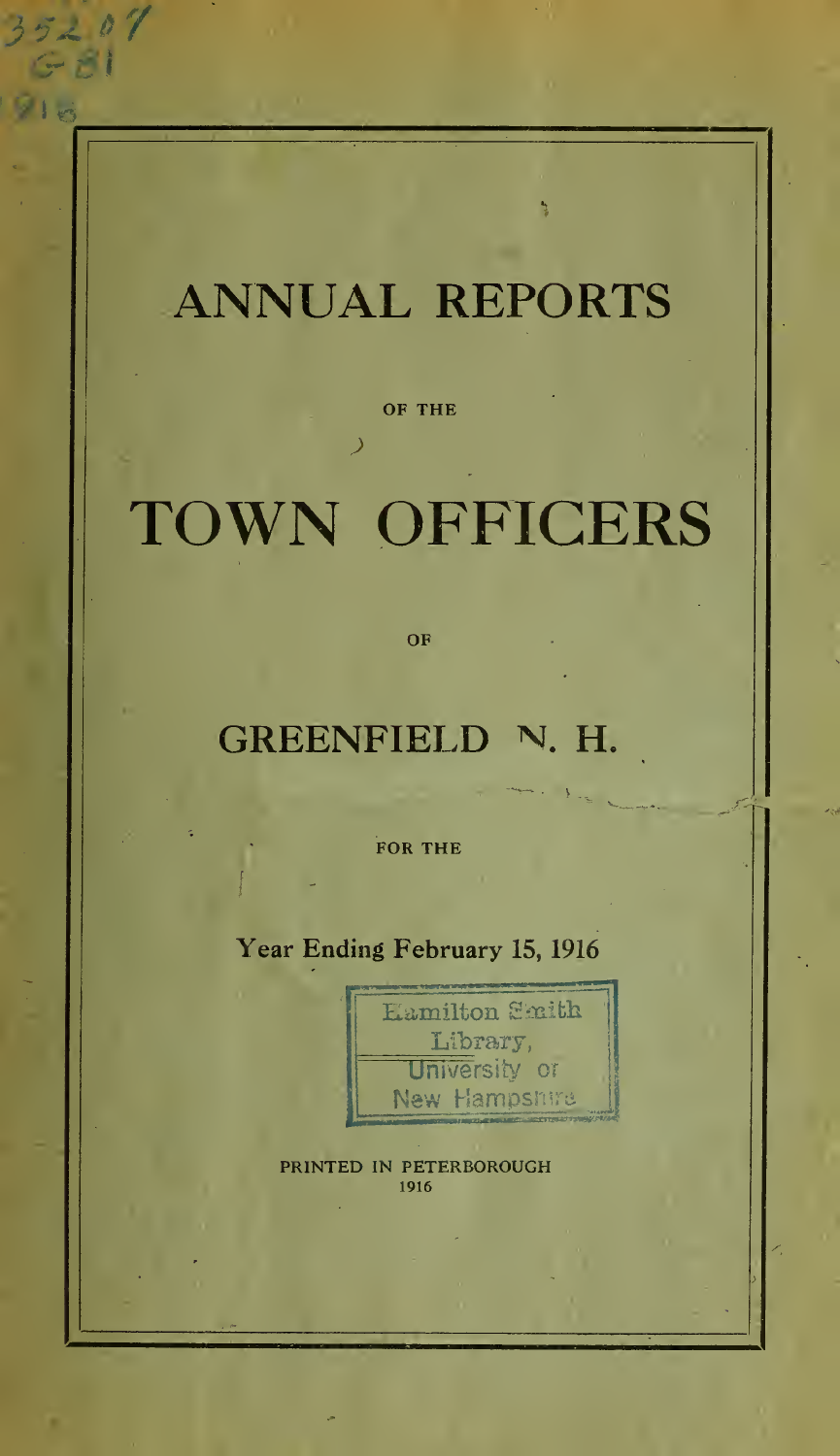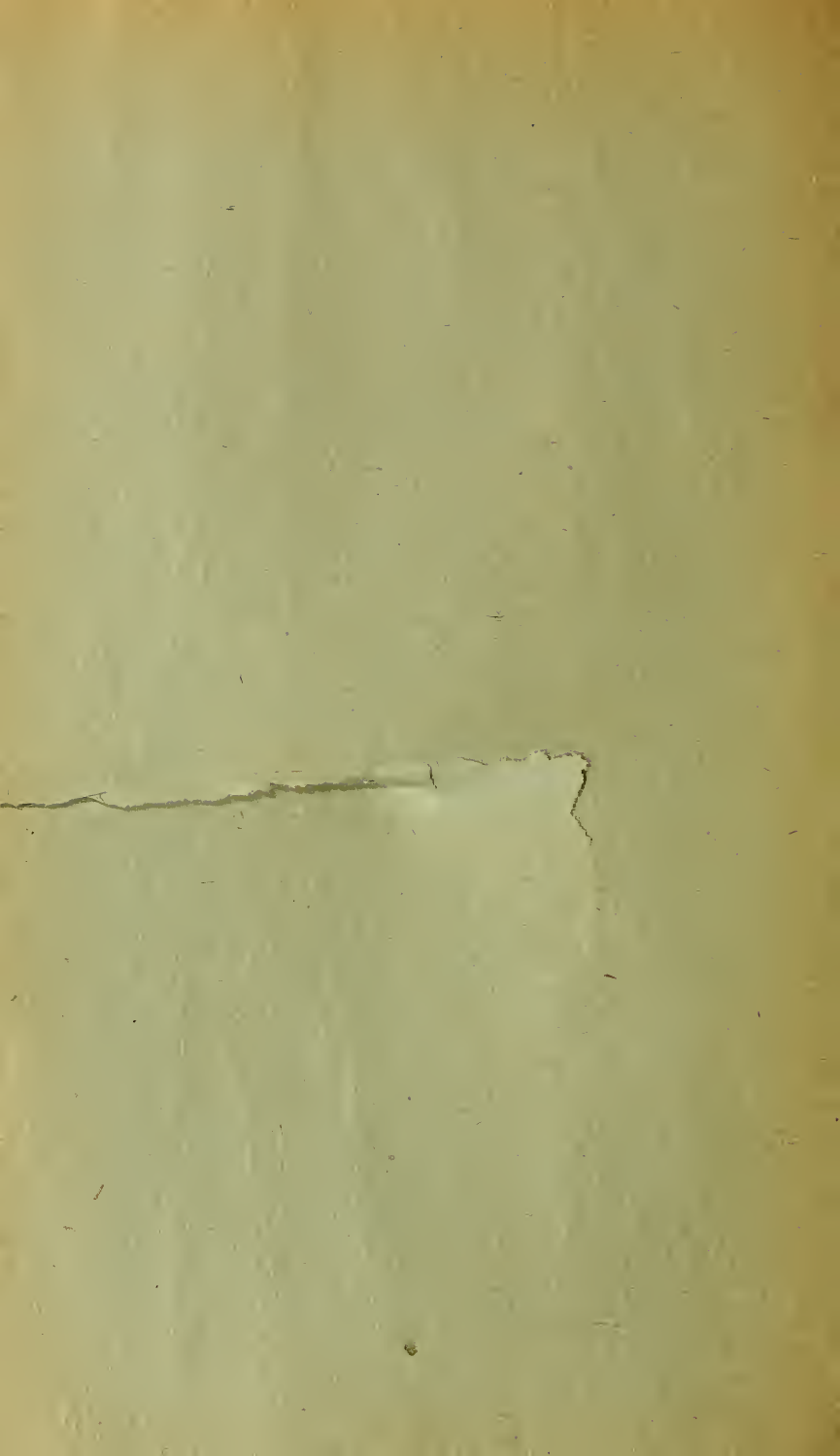# ANNUAL REPORTS

OF THE

# TOWN OFFICERS

OF

# GREENFIELD, N. H.

FOR THE

Year Ending February 15, 1916

------------

PRINTED IN PETERBOROUGH 1916

 $\lambda$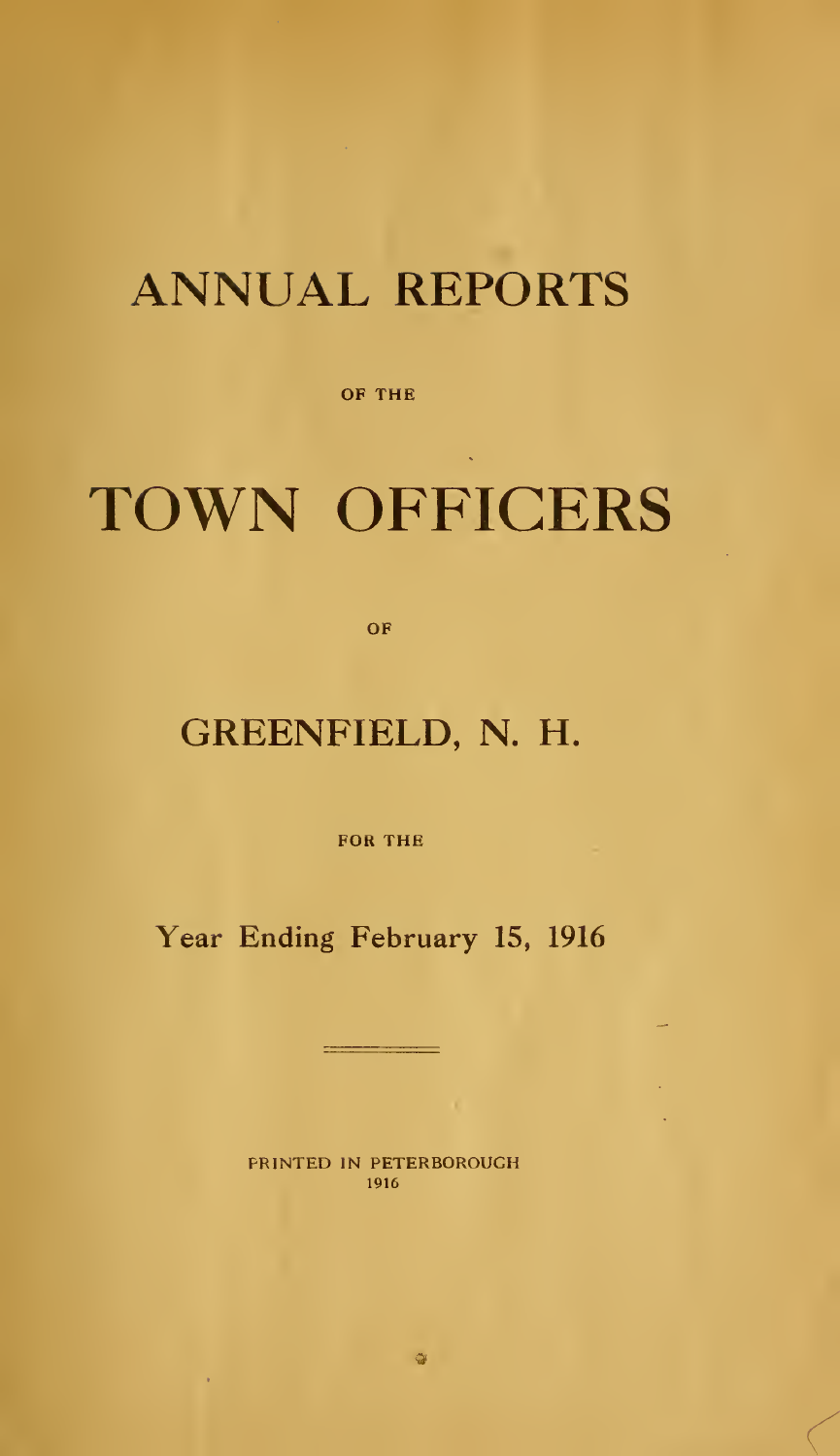Digitized by the Internet Archive in 2011 with funding from Boston Library Consortium Member Libraries

 $352.07$ <br> $G81$ <br> $9/6$ 

http://www.archive.org/details/annualreportofto1916gree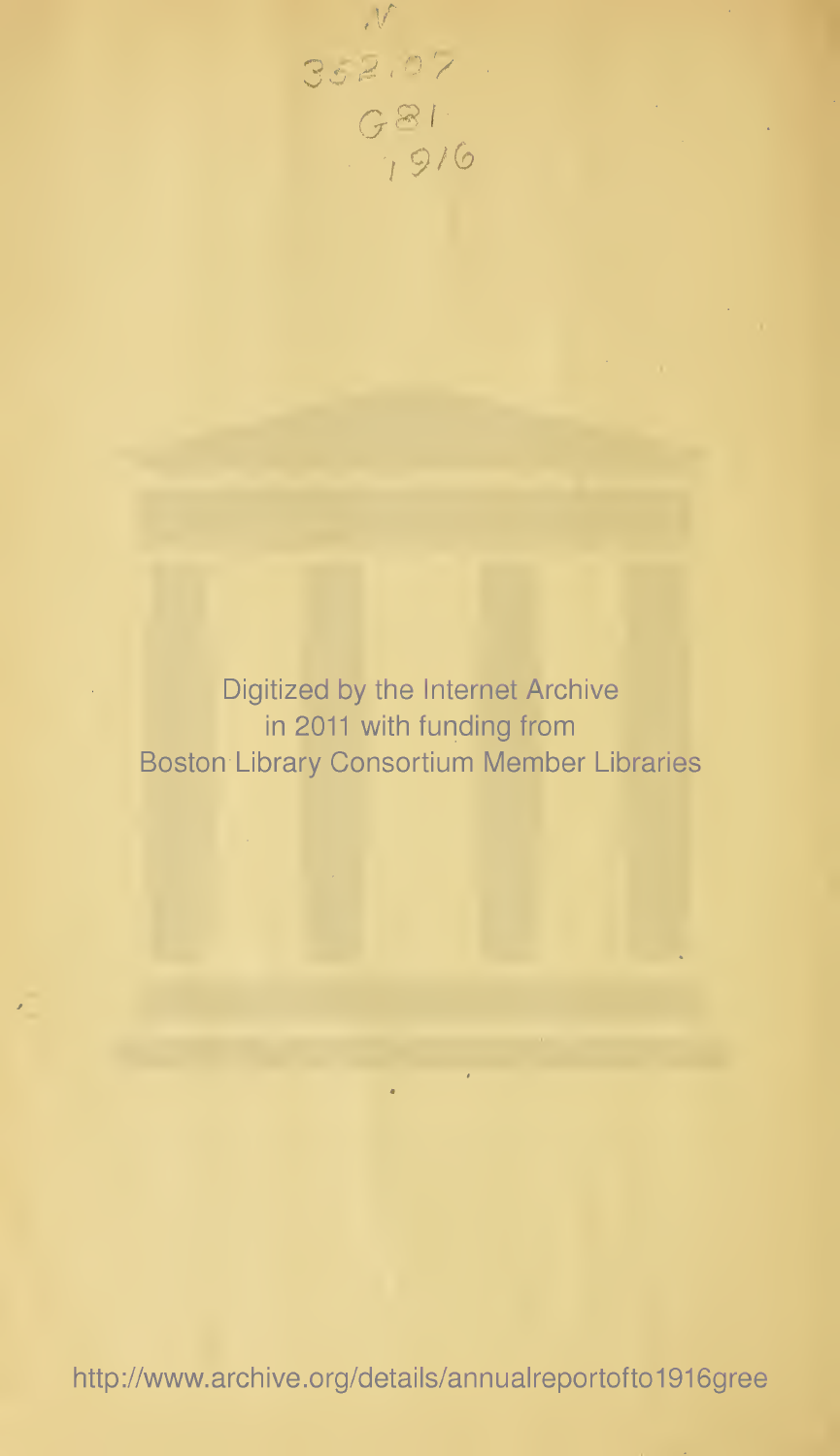#### SELECTMEN'S REPORT

#### FOR THE YEAR ENDING FEBRUARY 15, 1916

#### VALUATION APRIL 1, 1915

### 138 Polls Improved and unimproved  $land and buildings$  \$296,743 00 119 Horses 15,920 00 9 Oxen 945 00 281 Cows 15,088 00 146 Neat 5,522 00 42 Sheep 226 00 43 Hogs 522 00<br>2855 Fowls 1.696 00 **285 Fowls 2056** Fowls **1,696 00** 16 Automobiles 8,750 00 2 Mills 1,300 00<br>Stock in public banks 1,400 00 Stock in public banks Money on hand on interest 14,487 00<br>Stock in trade 47,775 00 Stock in trade 47,775 00<br>Mills and factories 5.300 00 Mills and factories Total \$ 415,674 00<br>Exempt 2,900 00 2,900 00 422,774 00 Rate per cent 1 90 Amount tax assessed 8,126 22 Town charges  $$ 1,000 00$ <br>Highways  $1,500 00$ Highways 1,500 00 Library 175 00 Veterans Association 25 00<br>Moths 25 00  $\mathbf{M}$ oths  $\mathbf{50}$  00 Railing 500 00 Cemeteries 400 00 Engine house 500 00<br>State aid 500 00 State aid 500 00 State aid maintenance State tax  $864\,00$ County tax 597 03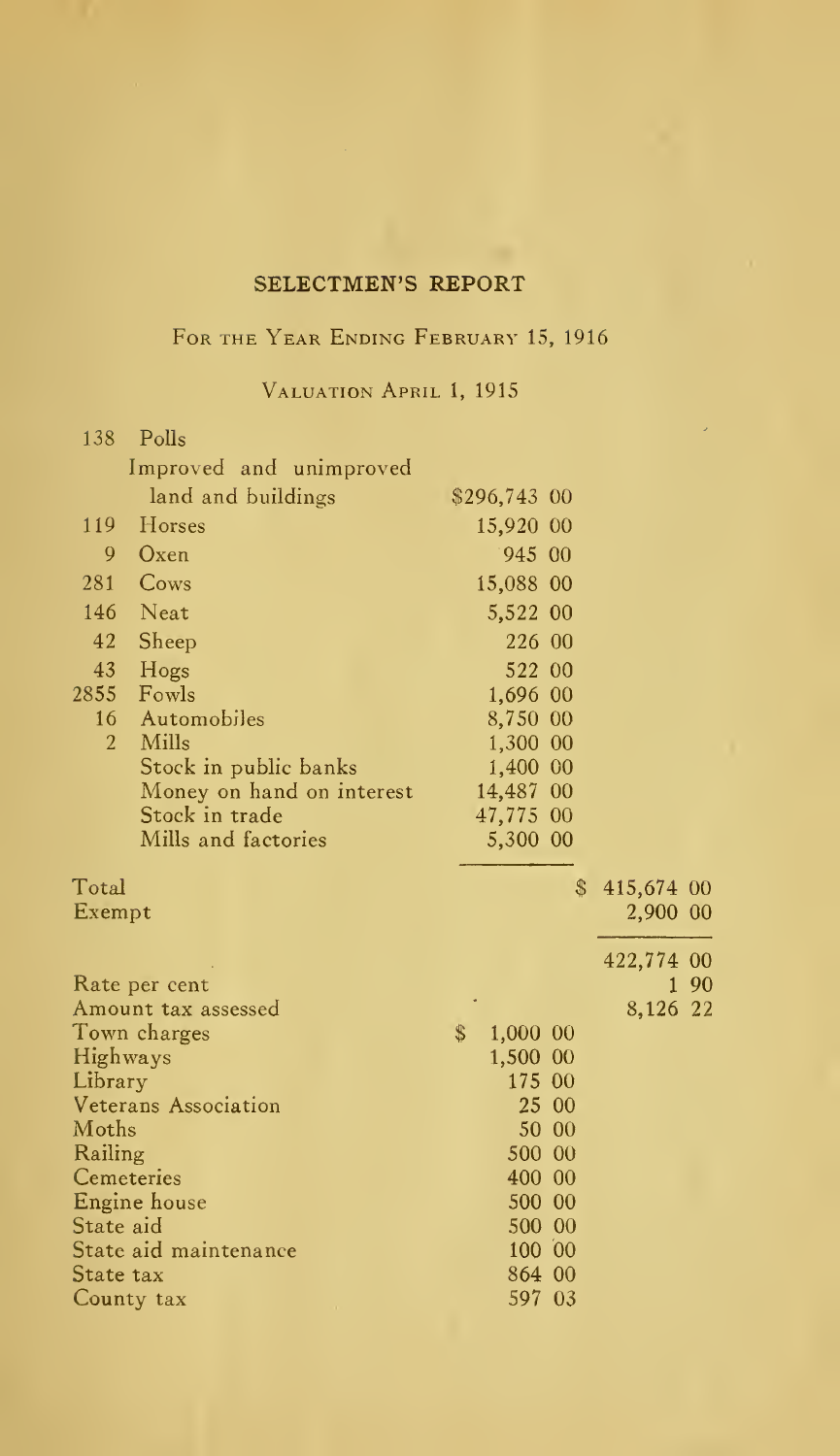# **EXPENDITURES**

| Repairing highways                 | 1,370 55 |
|------------------------------------|----------|
| Snow bills                         | 71 00    |
| Care of street lamps               | 114 98   |
| Picking moths                      | 29 80    |
| School Board                       | 2,580 70 |
| Notes and interest                 | 1,121 66 |
| County tax                         | 597 03   |
| State tax                          | 864 00   |
| Library Trustees                   | 175 00   |
| Town officers                      | 447 50   |
| Miscellaneous                      | 730 65   |
| Health officer                     |          |
| State road                         | 1,123 86 |
| Engine house                       | 379 83   |
| <b>Treasurer Fire Company</b>      |          |
| Railing                            | 326 88   |
| Cemetery Com. overdrawn \$33.29    | 327 86   |
| J. K. Felch, to firemen            | 100 00   |
| Forest fire                        | 8 14     |
| Maintenance of state road          | 224 32   |
| Interest on church notes and trust |          |
| funds                              | 128 60   |
| Note and interest at Manchester    | 2,031 50 |

12,762 46

# TOWN OFFICERS

| C. M. Gipson, auditor for 1914         | \$<br>2 00 |  |
|----------------------------------------|------------|--|
| M. L. Mason Est., auditor for 1914     | 2 00       |  |
| C. M. Gipson, Health officer for 1915  | 5 00       |  |
| E A. Richardson, special police        | 4 00       |  |
| E. A. Richardson, special at fair 1915 | 600        |  |
| E. C. Emery, special at fair 1915      | 6 00       |  |
| G. S. Burnham, overseer or poor        | 30 00      |  |
| F B. Brooks, town treasurer            | 25 00      |  |
| J. E. Warien, constable                | 12 50      |  |
| G. A. Reynolds, tax collector          | 90 00      |  |
| F. J. Aiken, town clerk                | 25 00      |  |
| E. P. Holt, 1st Selectman              | 85 00      |  |
| E. J. Fletcher, 2d Selectman           | 80 00      |  |
| D. O. Flynn, 3d Selectman              | 75 00      |  |
|                                        |            |  |

447 50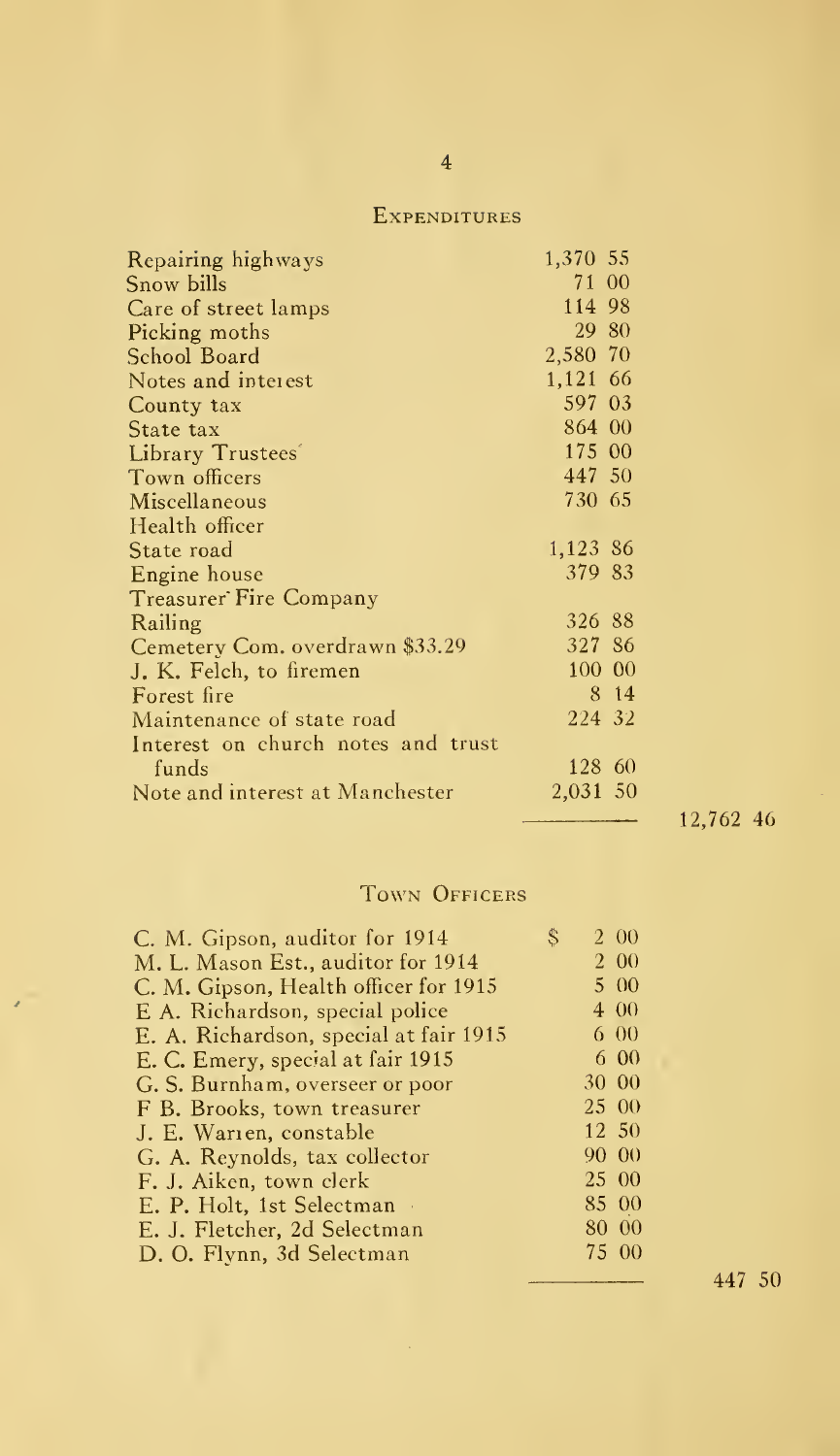# **MISCELLANEOUS**

| F. B. Atherton, 1914 bill              | \$           | 802   |
|----------------------------------------|--------------|-------|
| F. B. Brooks, printing 1915 reports    |              | 66 00 |
| C. A. Lewis, damage to team on         |              |       |
| culvert                                |              | 20 00 |
| C. H. Frye, treas. Veteran Association | 25 00        |       |
| F. B. Brooks, insurance on library     |              | 36 00 |
| E. C. Eastman, bill                    |              | 6 99  |
| D. O. Flynn, damage to Wallace         |              |       |
| automobile                             |              | 20 00 |
| N. F. Cheever, vaccinating             | 11           | 25    |
| E. P. Holt, postage                    |              | 1,60  |
| hedgehogs                              |              | 3 20  |
| telephone                              |              | 40    |
| horse hire and dinner in               |              |       |
| regard to July 4                       | $\mathbf{1}$ | 50    |
| cash to Arthur Cochran,                |              |       |
| 4th July                               | 1            | 50    |
| F. B. Brooks, sealing weights and      |              |       |
| measures                               |              | 4 00  |
| J. B. Varick bill                      |              | 90    |
| printing invoice of                    |              |       |
| taxes                                  |              | 45 00 |
| painting Dennis bridge                 |              |       |
| E. R. Dutton                           |              | 36 34 |
| grade crossing signs                   |              | 700   |
| G. F. Russell Est., pipe for posts     |              | 2 60  |
| F. B. Brooks, auto signs               |              | 13 00 |
| W. D. Hardy, wood for lobby            |              | 500   |
| Geo. D. Gould, Marsh case              |              | 13 99 |
| bill came in late 1915                 |              | 2 05  |
| Bales & Cheever & Brennan bill,        |              |       |
| Marsh case                             | 89 23        |       |
| F. J. Aiken, returning births<br>and   |              |       |
| deaths                                 |              | 8 37  |
| John Hill, care hall, glass, and acct. |              | 19 35 |
| G. W. French, poll tax 1913            | 1            | 75    |
| N. F. Cheever, returning births and    |              |       |
| deaths                                 |              | 325   |
| W. L. Hopkins, storing fire engine     |              |       |
| two years                              | 24 00        |       |
| E. C. & W. L. Hopkins, store bill      | 100 09       |       |
| C. M. Mann, care clock and oil         |              | 18 28 |
| G. S. Peavey, 4th July racket          |              | 75    |
|                                        |              |       |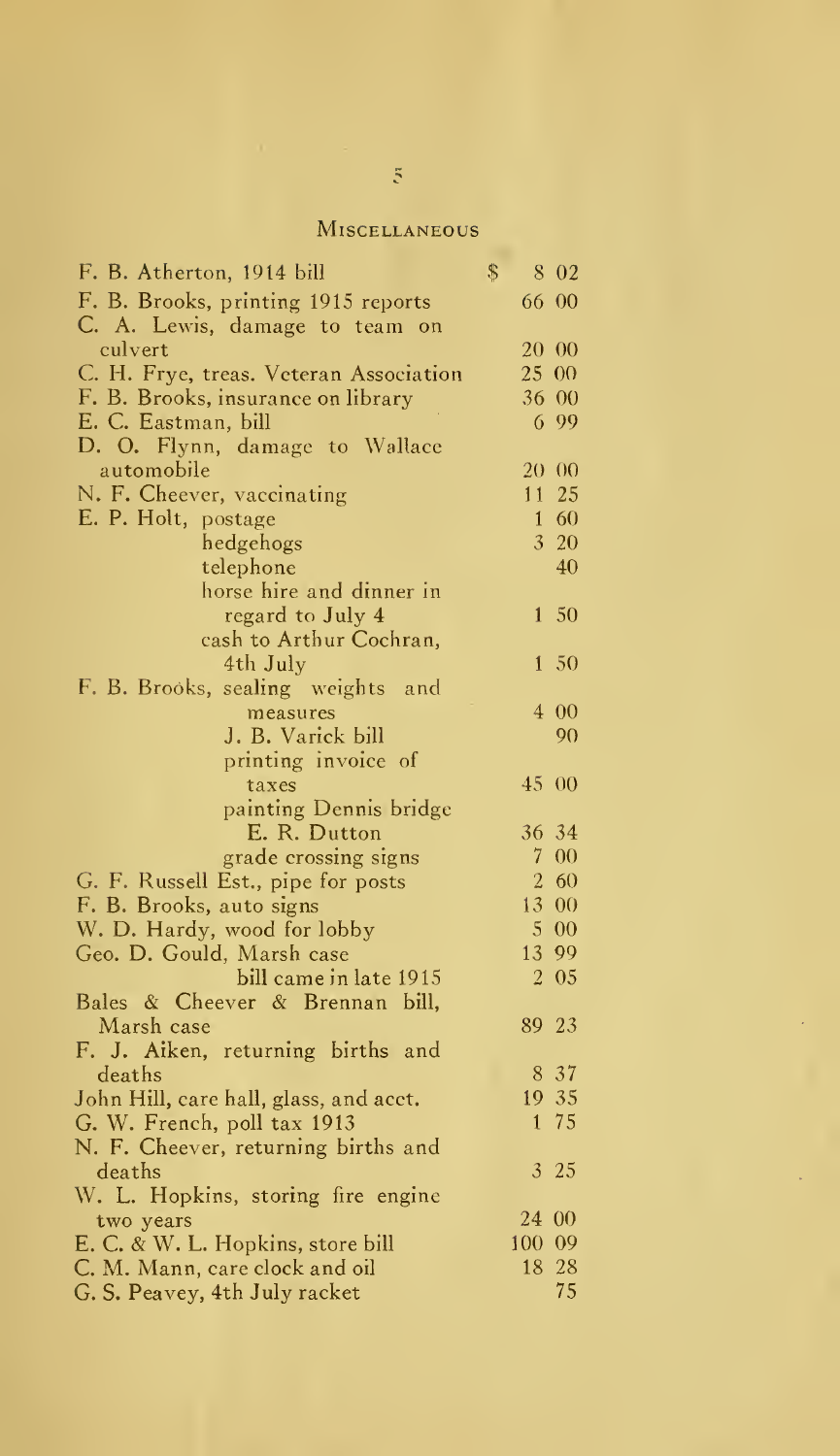| F. B. Atherton, starting water                              | 3 00             |         |
|-------------------------------------------------------------|------------------|---------|
| Dr. Stevens, returning births and<br>deaths                 | $1\ \ 00$        |         |
| E. P. Holt, postage, telephone, ex-                         |                  |         |
| press                                                       | 18 54            |         |
| Hedgehogs, creosote, trip<br>to to                          |                  |         |
| Peterborough for Counsel, time                              |                  |         |
| at Boston in regard to rails, time                          |                  |         |
| at Wilton 4th July to meet                                  |                  |         |
| Spring. Putting uperos sing signs                           |                  |         |
| and timber for same.<br>Peram-                              |                  |         |
| bulating town lines, trip to<br>Manchester to meet tax com- |                  |         |
| mission.                                                    |                  |         |
| J. E. Warren, care of tramps                                | 50 95            |         |
| E. J. Fletcher, Manchester tax com.                         | 5 00             |         |
| perambulating town                                          |                  |         |
| lines                                                       | 3 00             |         |
| $2\frac{1}{4}$ cords wood, town                             |                  |         |
| hall                                                        | 10 00            |         |
| 2 cords wood lobby                                          | 900              |         |
| D. O. Flynn, Manchester tax com.                            | 5 00             |         |
| perambulating town<br>lines                                 | 3 00             |         |
| Freight                                                     | 90               |         |
| putting up crossing                                         |                  |         |
| signs                                                       | 2 50             |         |
| trip to Peterborough,                                       |                  |         |
| Marsh case                                                  | 1,50             |         |
| Freight                                                     | 26               |         |
| postage                                                     | 1 38             |         |
| hedgehogs                                                   | $3\overline{60}$ |         |
| telephone                                                   | 16<br>15 45      |         |
| C. H. Cragin, blacksmith bill                               |                  |         |
| <b>CEMETERY COMMITTEE</b>                                   |                  |         |
| Paid for labor and material                                 | \$ 327 86        |         |
| Overdrawn                                                   | 33 29            |         |
| Expended                                                    |                  | \$29457 |
| Forest fires                                                |                  | 8 14    |
| ENGINE HOUSE                                                |                  |         |
| Paid for labor and material                                 |                  | 379 83  |
| Amount of permanent fund                                    |                  |         |
| Balance on hand Feb. 15, 1915                               |                  |         |

 $\overline{6}$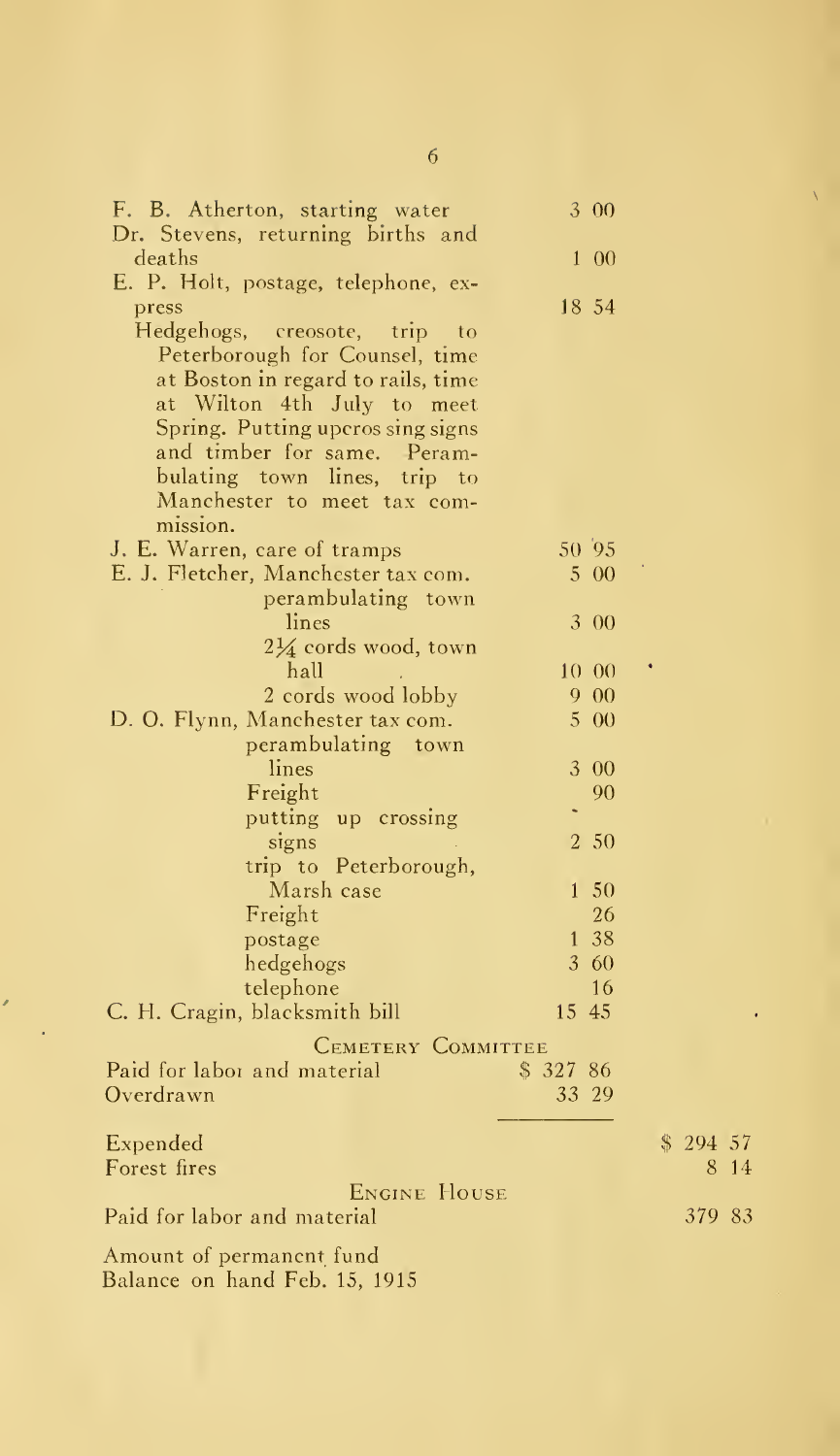# ROAD AGENT ACCOUNT

| Fred Brooks, dirt roads                          | 371 31 |        |
|--------------------------------------------------|--------|--------|
| snow bill                                        | 56 00  |        |
| G. S. Peavey, snow bill                          | 1 00   |        |
|                                                  |        | 428 31 |
| Bridge plank, M. W. White                        |        | 144 39 |
| W. R. Russell account:                           |        |        |
| A. P. Lowe, Driscoll road                        | 13 00  |        |
| $\epsilon$<br>Lester Lowe,                       | 16 00  |        |
| W. R. Russell, dirt roads                        | 148 50 |        |
| $-66$<br>$-66$<br>66<br>$\mathbf{G}(\mathbf{x})$ | 15 00  |        |
| snow bill                                        | 440    |        |
|                                                  |        | 196 90 |
| C. H. Blanchard account:                         |        |        |
| Fred Smith, 1914 account                         | 5 00   |        |
| C. H. Blanchard, dirt road                       | 51 90  |        |
| 66                                               | 80     |        |
| 66<br>$\epsilon$                                 | 29 00  |        |
| $\epsilon$<br>$\epsilon$                         | 35 65  |        |
| 66<br>66                                         | 71 30  |        |
| $\epsilon$<br>$\epsilon$                         | 74 65  |        |
| snow bill                                        | 5 70   |        |
| W. K. Smith, snow bill 1914                      | 4 50   |        |
|                                                  |        | 278 50 |
| John Webb account:                               |        |        |
| John Webb, work in 1914 and 15                   | 33 25  |        |
| R. J. Baldwin, loam                              | 7 00   |        |
|                                                  |        | 40 25  |
| D. W. Flynn account:                             |        |        |
| D. W. Flynn, dirt roads                          | 46 40  |        |
| $\epsilon$                                       | 40 20  |        |
| 66<br>66                                         | 54 00  |        |
| 66<br>66<br>66<br>66                             | 61 20  |        |
| 66<br>66                                         | 21 60  |        |
| $\epsilon$ $\epsilon$<br>$\zeta$ $\zeta$         | 61 90  |        |
|                                                  | 12 00  | 297 30 |
|                                                  |        |        |
| A. N. White account:                             | 36 77  |        |
| A. N. White, dirt roads<br>66                    | 15 73  |        |
|                                                  |        | 52 50  |
|                                                  |        |        |
| Geo. D. Gould in 1914                            |        | 4 00   |

k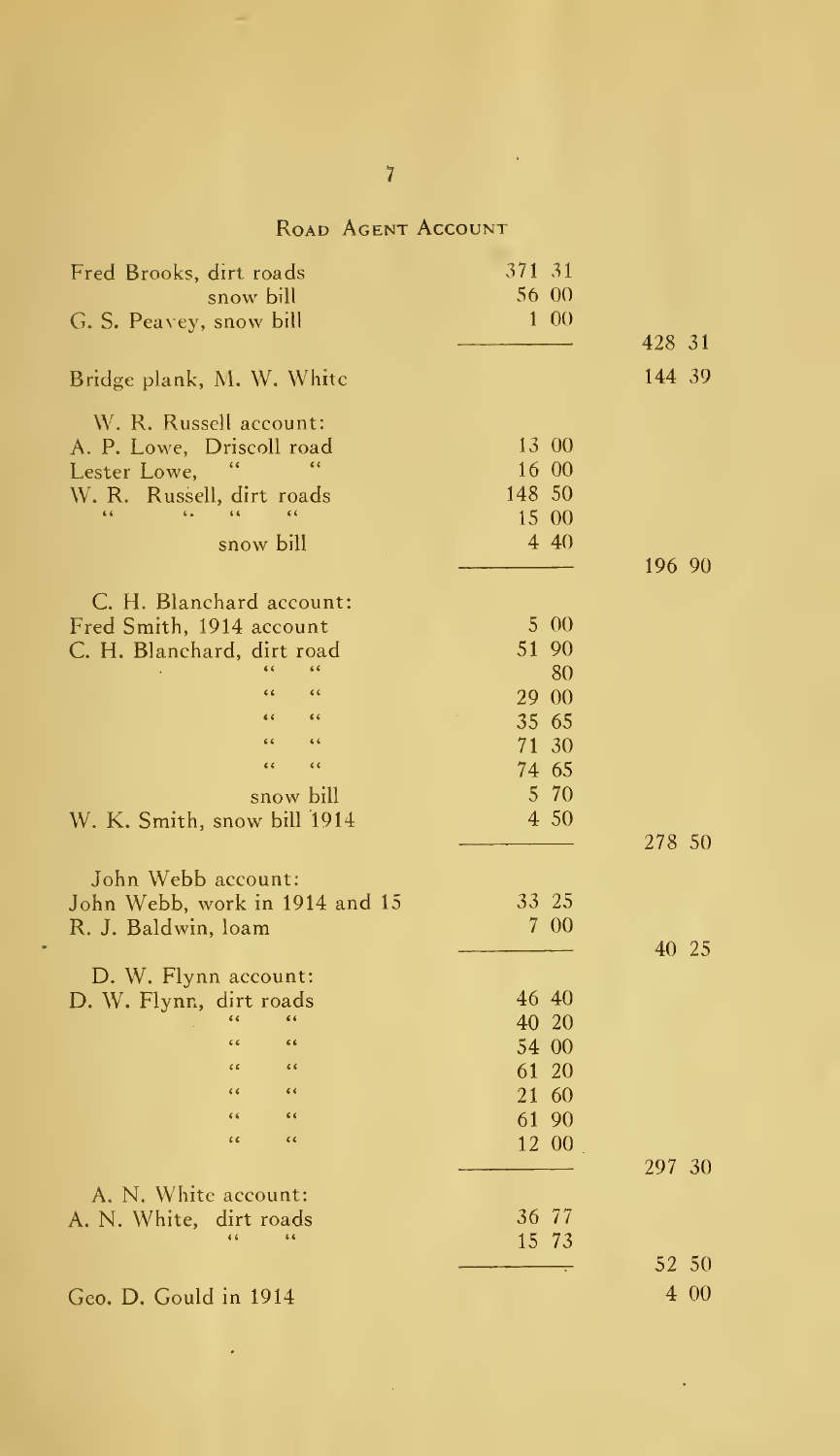| CARE STREET LIGHTS                          |                   |             |
|---------------------------------------------|-------------------|-------------|
| Harold Cochran                              | \$10000           |             |
| New lamps                                   | 11 25             |             |
| Lamp posts and freight                      | 3 73              |             |
|                                             |                   | 114 98      |
| PICKING MOTHS                               |                   |             |
| H. J. Holt                                  | 16 80             |             |
| H. J. Holt                                  | 12 00<br>$1 \ 00$ |             |
| C. H. Blanchard, creosote                   |                   | 29 80       |
| COST OF RAILING ROADS                       |                   |             |
| Paid:                                       |                   |             |
| C. H. Blanchard, putting up rails           | 29 00             |             |
| D. W. Flynn, putting up rails               | 41 10             |             |
| W. F. Russell for posts                     | 70 00             |             |
| W. R. Russell, rails and putting up<br>same | 71 50             |             |
| E. P. Holt, time and expense at             |                   |             |
| Boston in regard to pipe for road           |                   |             |
| rails                                       | 600               |             |
| F. B. Brooks, rails and putting up          | 86 50             |             |
| same<br>E. J. Fletcher, rails               | 22 78             |             |
|                                             |                   | 326 88      |
| AMOUNT OF PERMANENT IMPROVEMENT FUND        |                   |             |
| Town contribution                           | 630 00            |             |
| State                                       | 378 81            |             |
| Total contribution                          |                   | $-1,008$ 81 |
| State disbursements                         | 37 48             |             |
| Town disbursements approved                 | 1,123 86          |             |
|                                             |                   |             |
| Total<br>Over draft                         |                   | 1,161 34    |
| Balance of 1914                             | 152 53<br>100 96  |             |
|                                             |                   |             |
| Net over draft                              |                   | 51 57       |
| MAINTENANCE FUND                            |                   |             |
| Town raised                                 | 100 00            |             |
| State contribution                          | 135 82            |             |
|                                             |                   | 235 82      |

ï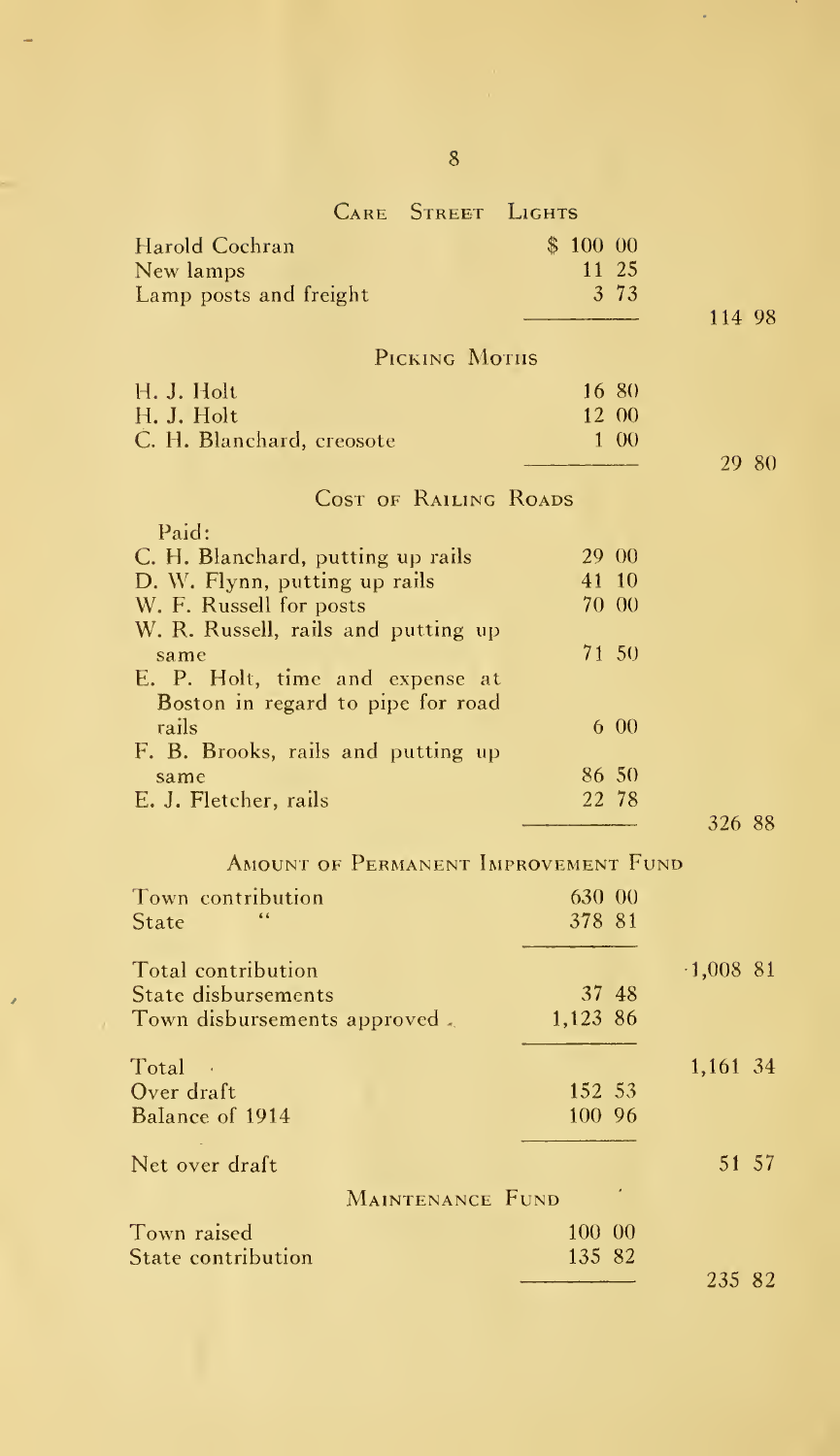| Expended by F. Shea<br>Seaver<br>State        | 195 25<br>29 47<br>1 19 |                      |       |
|-----------------------------------------------|-------------------------|----------------------|-------|
|                                               |                         | 225 91               |       |
| Balance in State Treasury Feb. 15,<br>1916    |                         |                      | 9 9 1 |
| <b>FOREST FIRES</b>                           |                         |                      |       |
| Due from B. & M. R. R. 1915                   | 6 70                    |                      |       |
| State                                         | 6 00<br>814             |                      |       |
| B. & M. R. R. Feb. 15, 1916                   |                         |                      | 20 84 |
| Due on tax books 1915                         | 266 39                  |                      |       |
| Received from tax collector                   |                         | 266 39               |       |
| Due on tax book, 1915<br>Abated Feb. 15, 1916 | 8,132 87                |                      |       |
| William French<br>2 00                        |                         |                      |       |
| Napoleon Gonon<br>2 00                        |                         |                      |       |
| Geo. Baker<br>2 00                            |                         |                      |       |
| Perley Blanchard<br>2 00<br>Paid<br>in Dublin | 8 00                    |                      |       |
|                                               | 8,124 87                |                      |       |
|                                               | 7,947 93                |                      |       |
| Due on tax book, Feb. 15, 1916                |                         | 176 94               |       |
| <b>LIABILITIES</b>                            |                         |                      |       |
| Congregational church                         | 1,192 00                |                      |       |
| Balance due in favor of town from             |                         | 1,192 00             |       |
| fires                                         | 20 84                   |                      |       |
| Due on tax books                              | 176 94                  |                      |       |
| Balance in hands of treasurer                 | 1,515 82                |                      |       |
|                                               |                         | 1,713 60<br>1,192 00 |       |
|                                               |                         |                      |       |
|                                               |                         | 521                  | 60    |
| Decrease of town debt                         |                         | 715 54               |       |
| <b>CEMETERY TRUST FUNDS</b>                   |                         |                      |       |
| Moses Robinson                                | 100 00                  |                      |       |
| Mary D. French<br>Selinda Holt                | 200 00<br>100 00        |                      |       |
| Mary Emerson                                  | 120 00                  |                      |       |

 $\overline{9}$ 

l,

 $\mathcal{L}_{\text{max}}(\mathbf{r})$  , and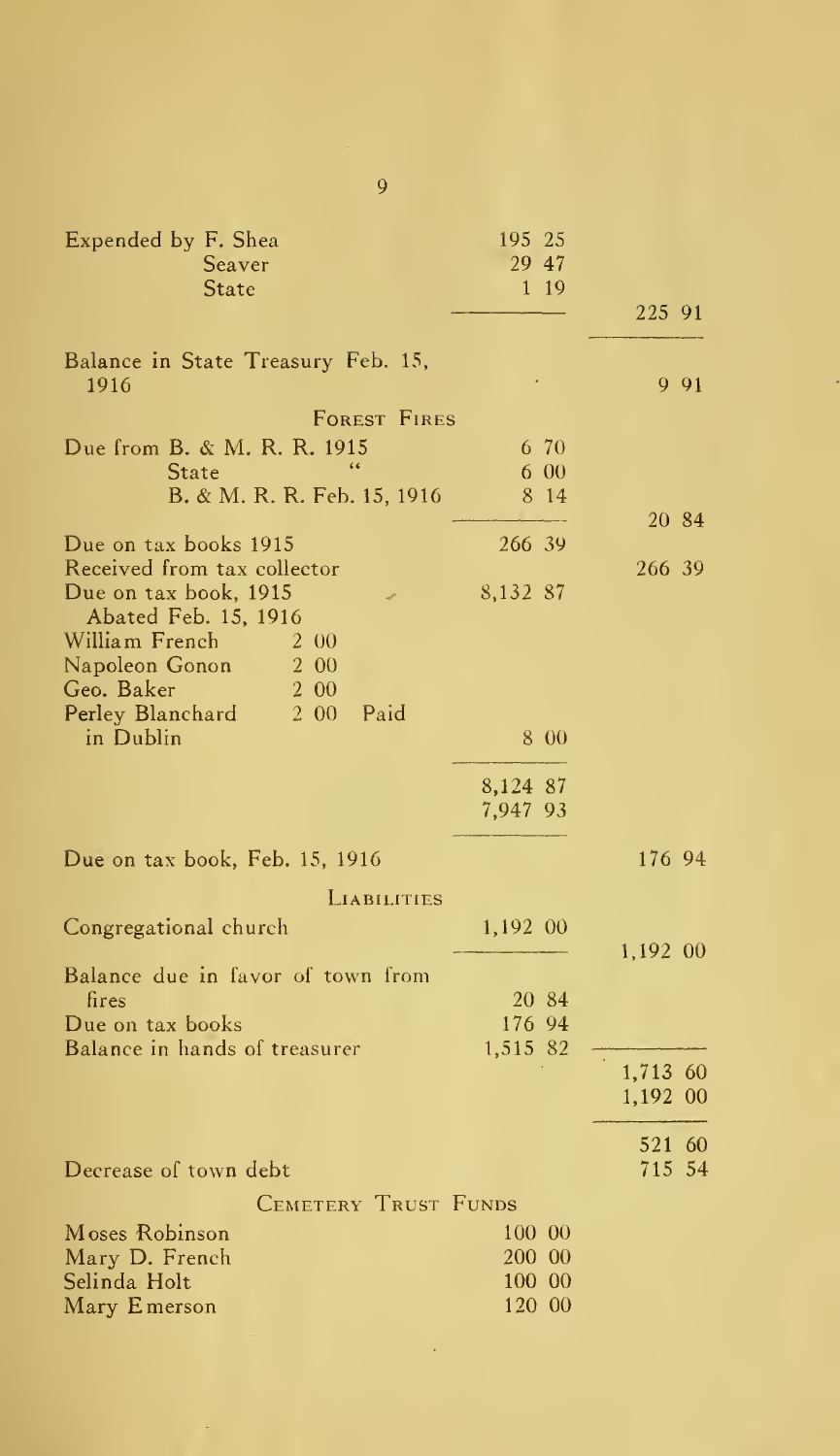| Jacob Gould                 | 100 00            |
|-----------------------------|-------------------|
| Albie Stephenson            | 400 00            |
| Abbie Bills, Henry Holt lot | 50 00             |
| John D. Hardy               | 1,192 20          |
| Respectfully submitted,     |                   |
|                             | EDWARD P. HOLT,   |
|                             | ETNA J. FLETCHER, |
|                             | DANIEL O. FLYNN,  |

#### REPORT OF OVERSEER OF POOR

County Poor

Paid for aid to dependent soldiers and their families \$ 284 25 Received of county for year ending December 31, 1915 284 25

Respectfully submitted,

GEORGE S. BURNHAM,

Overseer of Poor.

Selectmen of Greenfield.

# REPORT OF CEMETERY FUNDS

| <b>MOSES ROBERTSON FUND</b>                   |       |       |
|-----------------------------------------------|-------|-------|
| Amount in bank                                |       | \$468 |
| Cash on hand as interest<br>Paid care of lot: |       | 5 40  |
| 1915 To lawn mowing, 8 times                  | 2 50  |       |
| Flowers for Decoration Day                    | 50    |       |
| Part repairs on lawn mower                    | 10    |       |
| Part trip to Peterborough                     | 70    |       |
| Fertilizer and labor                          | 75    |       |
|                                               |       | 10 08 |
|                                               | 4 5 5 | 4 5 5 |
| Balance on hand                               |       | 5 53  |
| MARY D. FRENCH FUND                           |       |       |
| Amount in bank                                |       | 38 93 |
| Cash on hand as interest                      |       | 11 40 |
|                                               |       | 50 33 |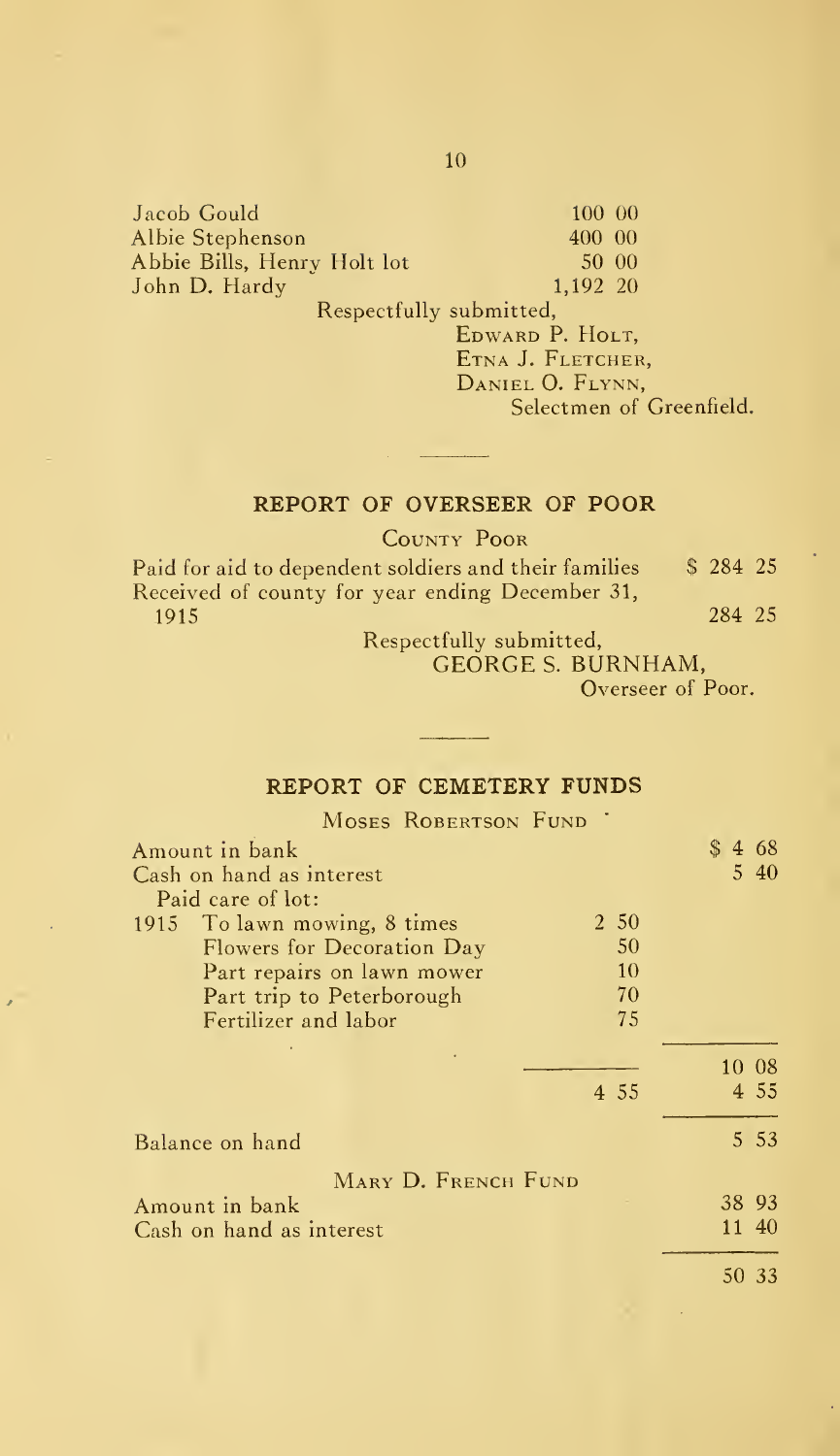| Paid care of lot:                |       |       |       |
|----------------------------------|-------|-------|-------|
| 1915                             |       |       |       |
| To lawn mowing 8 times           | 2 50  |       |       |
| flowers for Decoration Day       | 50    |       |       |
| part repairs on lawn mower       | 10    |       |       |
| part trip to Peterborough        | 70    |       |       |
| cleaning monument                | 20 00 |       |       |
| fertilizer and labor             | 75    |       |       |
|                                  | 24 55 |       | 24 55 |
| Balance on hand                  |       |       | 25 78 |
| SELINDA HOLT FUND                |       |       |       |
| Amount in bank                   |       |       | 80 25 |
| Cash on hand as interest         |       |       | 6 50  |
|                                  |       |       | 86 75 |
| Paid care of lot:                |       |       |       |
| 1915                             |       |       |       |
| To 4 loads loam and carting      | 3 00  |       |       |
| labor, grass seed and fertilizer | 11 25 |       |       |
| flowers for Decoration Day       | 50    |       |       |
| part repairs on lawn mower       | 10    |       |       |
| part trip to Peterborough        | 70    |       |       |
| cleaning monument and stone      | 20 00 |       |       |
|                                  |       | 35 55 |       |
| Balance on hand                  |       | 51 20 |       |
| JACOB GOULD FUND                 |       |       |       |
| Amount in bank                   |       |       | 25 64 |
| Cash on hand as interest         |       |       | 440   |
|                                  |       | 30 04 |       |
| Paid care of lot:                |       |       |       |
| 1915                             |       |       |       |
| To lawn mowing 8 times           | 2 50  |       |       |
| flowers Decoration Day           | 50    |       |       |
| part repairs on lawn mower       | 10    |       |       |
| part trip to Peterborough        | 70    |       |       |
| fertilizer and labor             | 7 00  |       |       |
| cleaning monument                | 12 00 |       |       |
|                                  |       |       | 22 80 |
| Balance on hand                  |       |       | 724   |

l,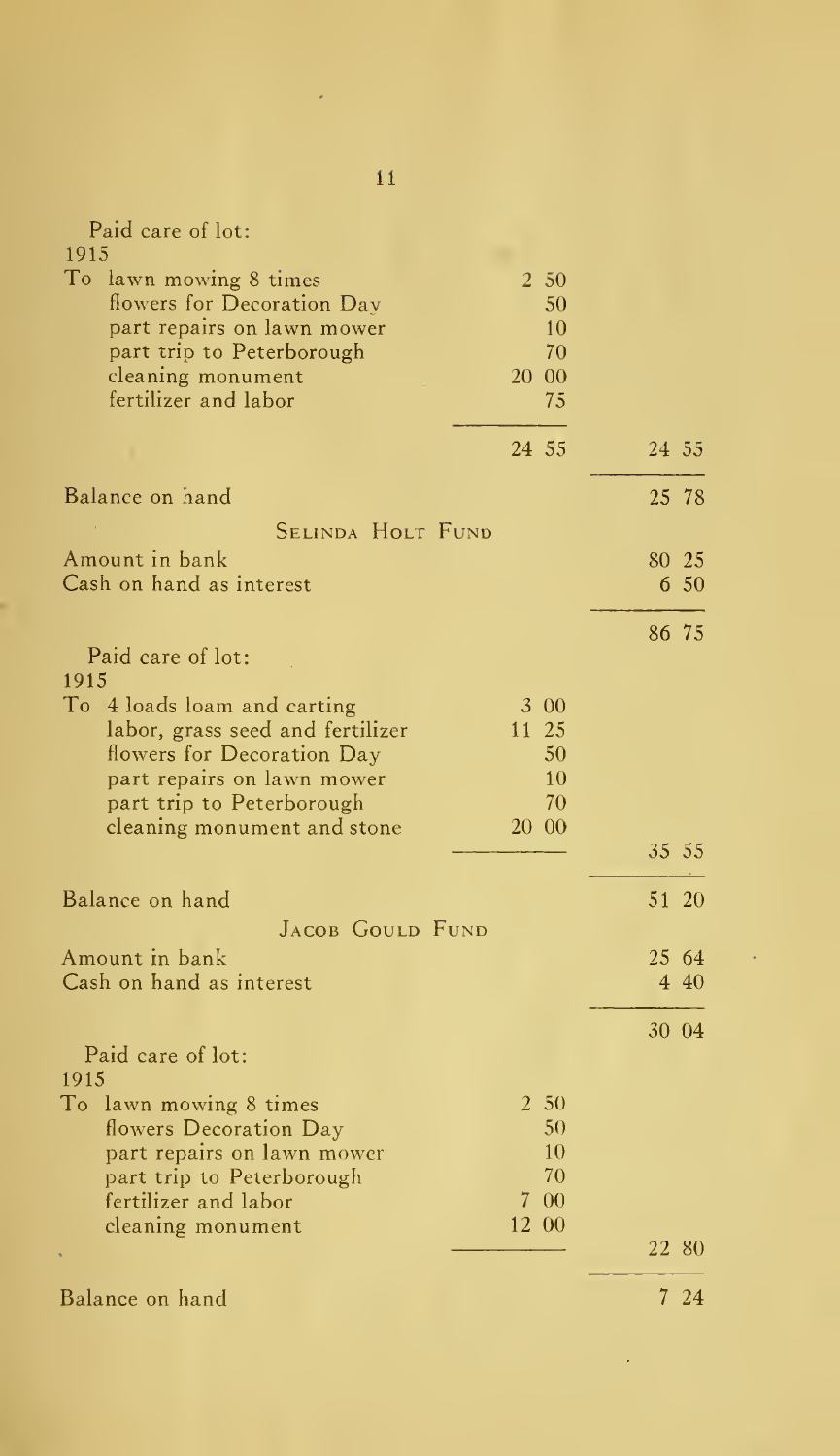| <b>ALBIE STEPHENSON FUND</b>                                          |       |
|-----------------------------------------------------------------------|-------|
| Amount in bank                                                        | 66 42 |
| Cash on hand as interest                                              | 23 15 |
|                                                                       | 89 57 |
| Paid care of lot:                                                     |       |
| 1915                                                                  |       |
| 75<br>To lawn mowing twice                                            |       |
| 2 00<br>flowers on Decoration Day<br>10<br>part repairs on lawn mower |       |
| 70<br>part trip to Peterborough                                       |       |
| 500<br>cleaning monument                                              |       |
| 4 60<br>labor, fertilizer and grass sced                              | 13 15 |
|                                                                       |       |
| Balance on hand                                                       | 76 42 |
| HENRY HOLT FUND                                                       |       |
| Cash on hand as interest                                              | 3.50  |
| Paid care of lot:                                                     |       |
| 1915                                                                  |       |
| 150<br>To 2 loads loam and carting                                    |       |
| 2.00<br>labor, grass seed and fertilizer                              | 3,50  |
| Cash on hand, none                                                    |       |
| JOHN D. HARDY FUND                                                    |       |
| Cash on hand Feb. 15, 1916 as interest                                | 71 84 |
| Paid care of lot:                                                     |       |
| 1915                                                                  |       |
| 2 50<br>To lawn mowing 8 times                                        |       |
| 4 00<br>flowers for Decoration Day                                    |       |
| 10<br>part repairs on lawn mower<br>1000                              |       |
| cleaning monument<br>12 80<br>labor, fertilizer and grass seed        |       |
|                                                                       | 2940  |
| Cash on hand                                                          | 42 44 |

ł

12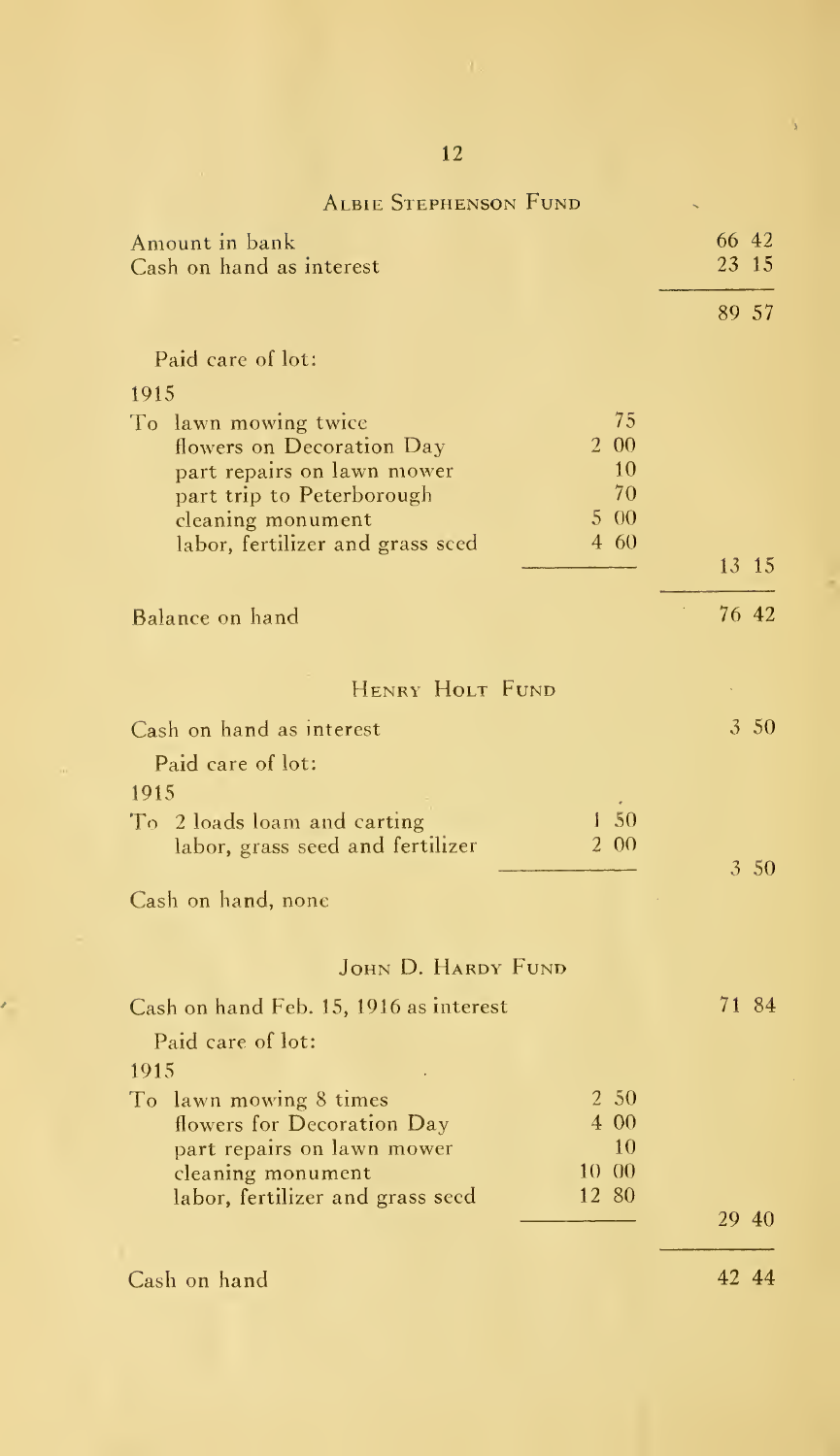# JOHN GAGE FUND

|                         |                | 1 75                               |
|-------------------------|----------------|------------------------------------|
|                         |                |                                    |
|                         |                |                                    |
|                         |                |                                    |
|                         |                |                                    |
|                         |                |                                    |
| MARY C. EMERSON FUND    |                |                                    |
|                         |                | 4 20                               |
|                         |                |                                    |
|                         |                | 50                                 |
|                         |                | 3 70                               |
| Respectfully submitted, |                |                                    |
|                         |                |                                    |
| FRED J. AIKEN,          |                |                                    |
|                         | 75<br>50<br>50 | 1 75<br>F. B. ATHERTON, Treasurer. |

Fred B. Atherton, Clarence M. Gipson,

Trustees.

ż

# REPORT OF TREASURER

 $\sim$  10  $\pm$ 

| Amount on hand Feb. 15, 1915 |   | \$2,718,97 |       |
|------------------------------|---|------------|-------|
| Received:                    |   |            |       |
| Taxes                        |   | 8,233 68   |       |
| Manchester Savings Bank      |   | 1,000 00   |       |
| Railroad tax                 |   | 536 68     |       |
| Savings Bank tax             |   | 708 95     |       |
| State Highway appropriation  |   | 341 33     |       |
| Maintenance State Highway    |   | 113 47     |       |
| School fund                  |   | 297 15     |       |
| Dog licenses                 |   | 126 60     |       |
| Forest fire (from State)     |   |            | 17 76 |
| Forest fire (from State)     |   |            | 6 00  |
| Literary fund                |   |            | 69 55 |
| Insurance tax                | ÷ |            | 14 62 |
| <b>Excise Commission</b>     |   |            | 11 72 |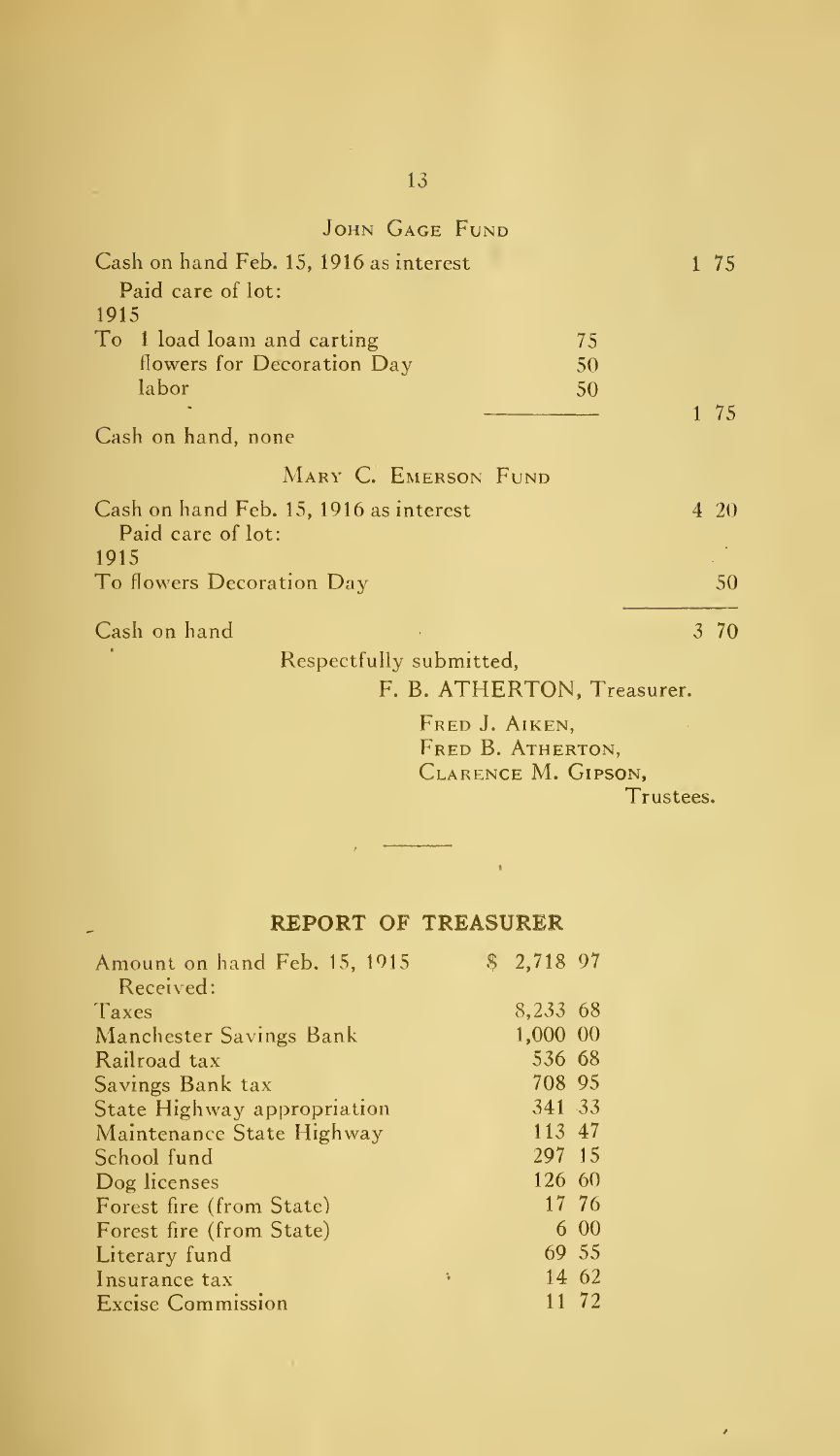| License on pool table         | 10 00                      |                           |  |
|-------------------------------|----------------------------|---------------------------|--|
| Use of hall-Grange            | 11 00                      |                           |  |
| Use of hall                   | 6 00                       |                           |  |
| Use of scales                 | 13 12                      |                           |  |
| Bounty on hedgehogs           | 7 60                       |                           |  |
| Bridge plank                  | 79                         |                           |  |
| Cemetery fund                 | 33 29                      |                           |  |
|                               |                            | \$14,278 28               |  |
| Paid Selectmen's orders       |                            | 12,762 46                 |  |
| Balance on hand Feb. 15, 1916 |                            | 1,515 82<br>$\mathcal{S}$ |  |
|                               | FRED B. BROOKS, Treasurer. |                           |  |

|                            | REPORT OF TREASURER OF GREENVALE CEMETERY |
|----------------------------|-------------------------------------------|
| Cash on hand Feb. 15, 1915 | \$60, 15                                  |
| Received                   | 4 00                                      |
| Balance Feb. 15, 1916.     | 64 15                                     |
|                            | F. B. BROOKS, Treasurer.                  |

 $\bar{\pmb{r}}$ 

J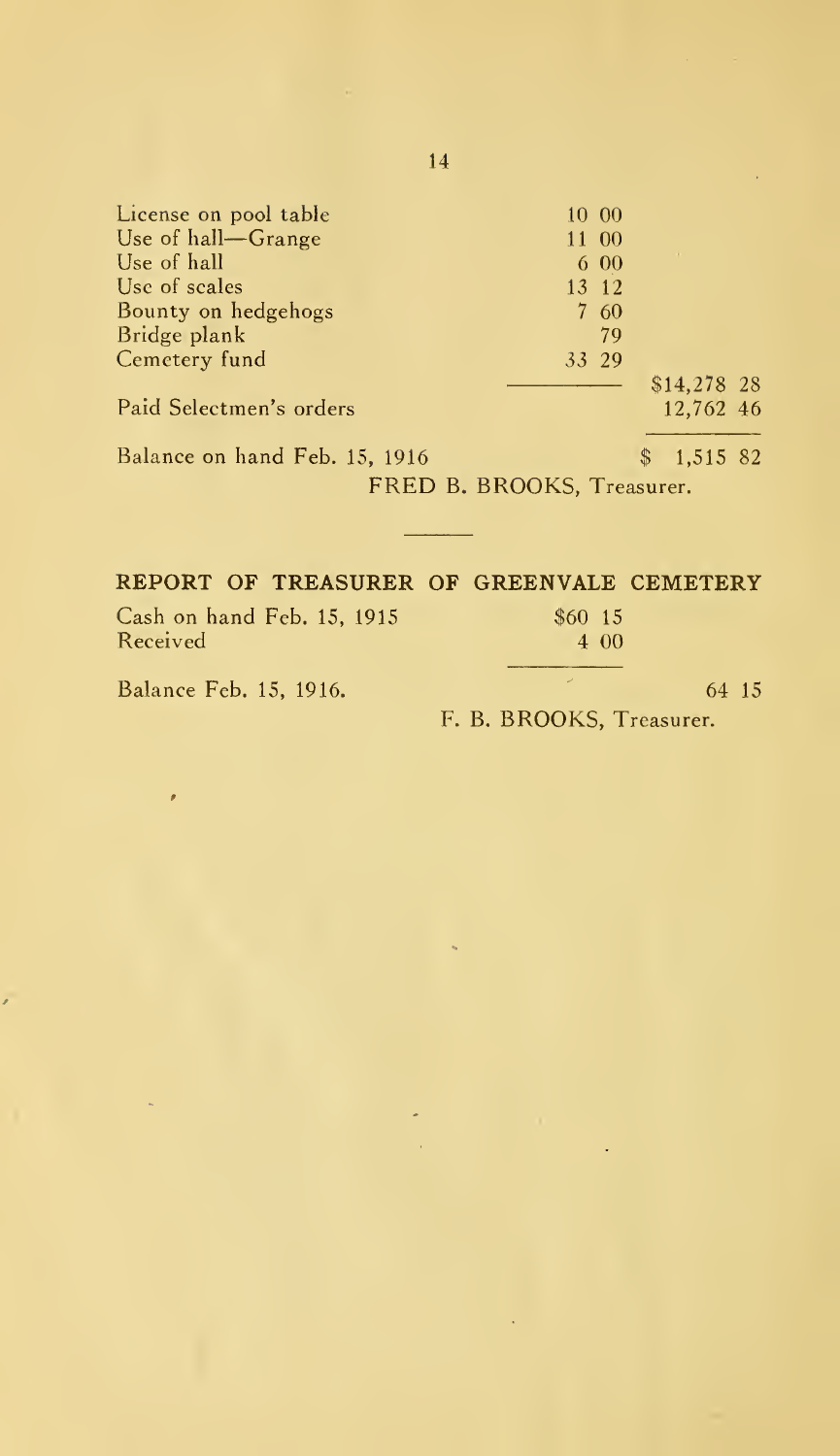# SCHOOL REPORT

| Whole number of pupils attending school         | 74           |
|-------------------------------------------------|--------------|
| <b>Boys</b>                                     | 40           |
| Girls                                           | 34           |
| Average length of all schools for year in weeks | $34 \t1 - 5$ |
| Greatest number of weeks in any school          | 35           |
| Least number of weeks in any school             | 33           |
| Total number of schools                         | 5            |

#### ROLL OF HONOR

Leon Cochran Lucy Russell Kenneth Barrett Elmer Holt Margaret Flynn

# Current Expenditures

| Teachers' salaries                          | $$1,747$ 50 |       |
|---------------------------------------------|-------------|-------|
| Tuition                                     | 398 33      |       |
| Fuel                                        | 169 62      |       |
| Janitors' services                          | 114 25      |       |
| Text and reference books, maps and supplies | 98 80       |       |
| Salaries                                    | 95 00       |       |
| Repairs                                     |             | 90 36 |
| Unclassified                                |             | 37 50 |
| Total expenditure                           | 2,736 36    |       |
| REVENUE                                     |             |       |
| Balance from last year                      | \$ 340 32   |       |
| Entire amount of money required by law      | 810 00      |       |
| Amount additional raised for schools        | 375 00      |       |
| Assessed for books and supplies             | 200 00      |       |
| High school tuition                         | 400 00      |       |
| salaries                                    |             | 85 00 |
| Literary fund received from State           |             | 69 55 |
| State aid for average attendance            |             | 78 75 |
| qualified teachers                          | 140 00      |       |
| tuition rebate                              |             | 78 40 |
| Dog license money                           |             | 64 50 |
| Hall rent                                   |             | 30 00 |
| Tuition from town of Lyndeboro              |             | 31 50 |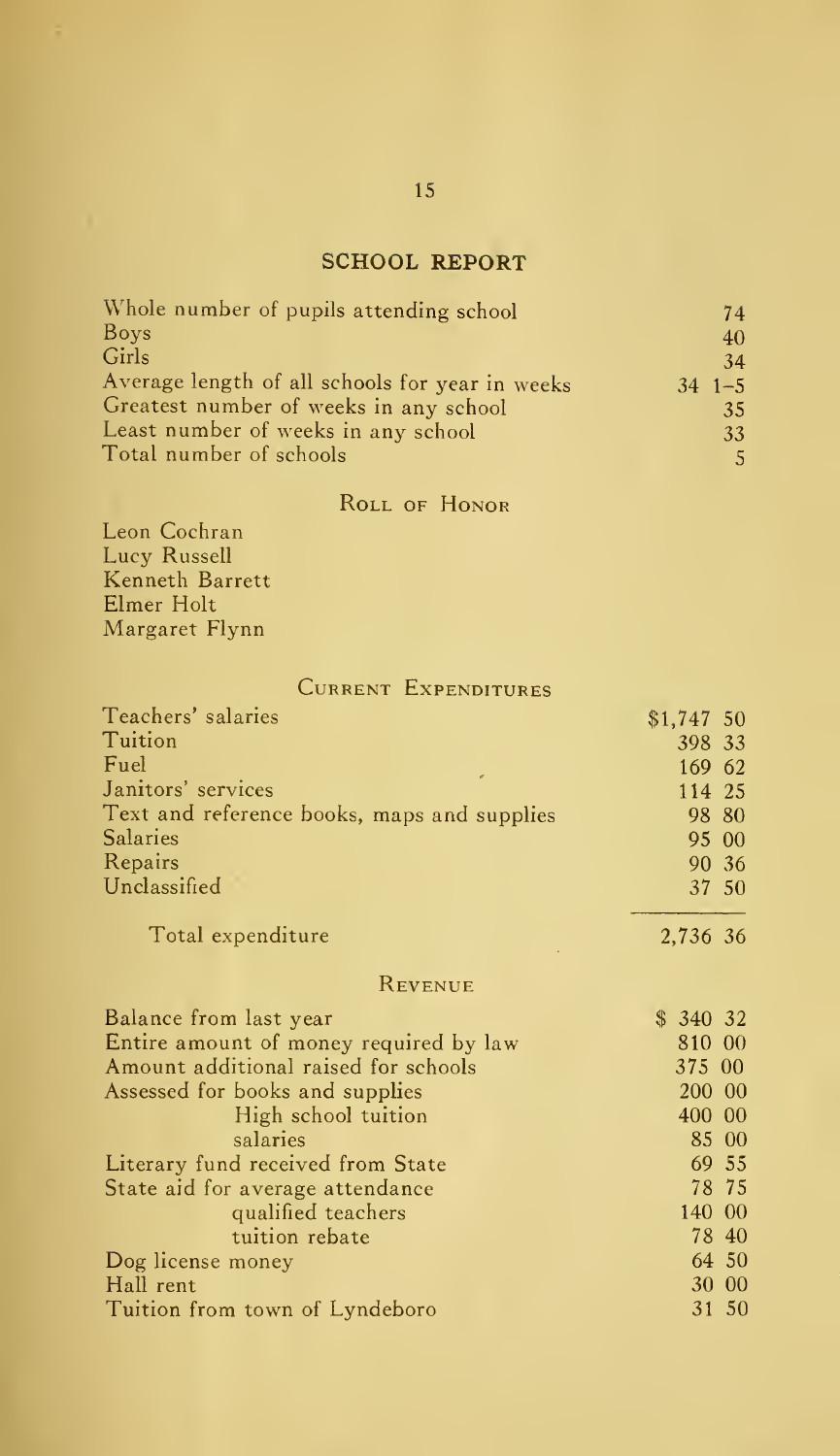| Extraordinary revenue                         |          |       |
|-----------------------------------------------|----------|-------|
| Amount raised for repairs                     | 200 00   |       |
| Total revenue                                 | 2,982 52 |       |
| Total expenditures                            | 2,736 36 |       |
| Balance on hand Feb. 18                       | 256 16   |       |
| Amount desired for school purposes next year: |          |       |
| High school tuition                           | 400 00   |       |
| Text books and pupils supplies                | 200 00   |       |
| Flags and appurtenances                       |          | 25 00 |
| MINNIE S. AIKEN,                              |          |       |
| DANIEL O. FLYNN,                              |          |       |

N. F. Cheever,

School Board.

#### REPORT OF TREASURER OF SCHOOL BOARD

| Balance on hand Feb. 18, 1915    |                                                    |          | \$34032  |  |
|----------------------------------|----------------------------------------------------|----------|----------|--|
| Received for rent of hall        | $^{\circ}$                                         | 30 00    |          |  |
| Tuition from town of Lyndeboro   |                                                    | 31 50    |          |  |
| Received from town of Greenfield |                                                    | 2,580 70 |          |  |
|                                  |                                                    |          | 2,642 20 |  |
| Total receipts                   |                                                    |          | 2,982 52 |  |
| Paid School Board's orders       |                                                    |          | 2,736 36 |  |
| Balance on hand Feb. 23, 1916    |                                                    |          | 246 16   |  |
|                                  | Respectfully submitted,<br><b>EANNIE E HODKING</b> |          |          |  |

FANNIE E.HOPKINS.

 $\omega$  and  $\omega$  and  $\omega$ 

# LIBRARY REPORT

ú.

,

| Cash on hand Feb. 15, 1915<br>Received appropriation<br>Fines | 5 11<br>S.<br>175 00<br>¢.<br>8 60<br>\$188 71 |  |
|---------------------------------------------------------------|------------------------------------------------|--|
|                                                               | EXPENDITURES                                   |  |
| Paid:                                                         |                                                |  |
| W. P. Goodman, books                                          | \$66 87                                        |  |
| Magazines                                                     | 11 30                                          |  |
| Mary Savage, book                                             | 5 50                                           |  |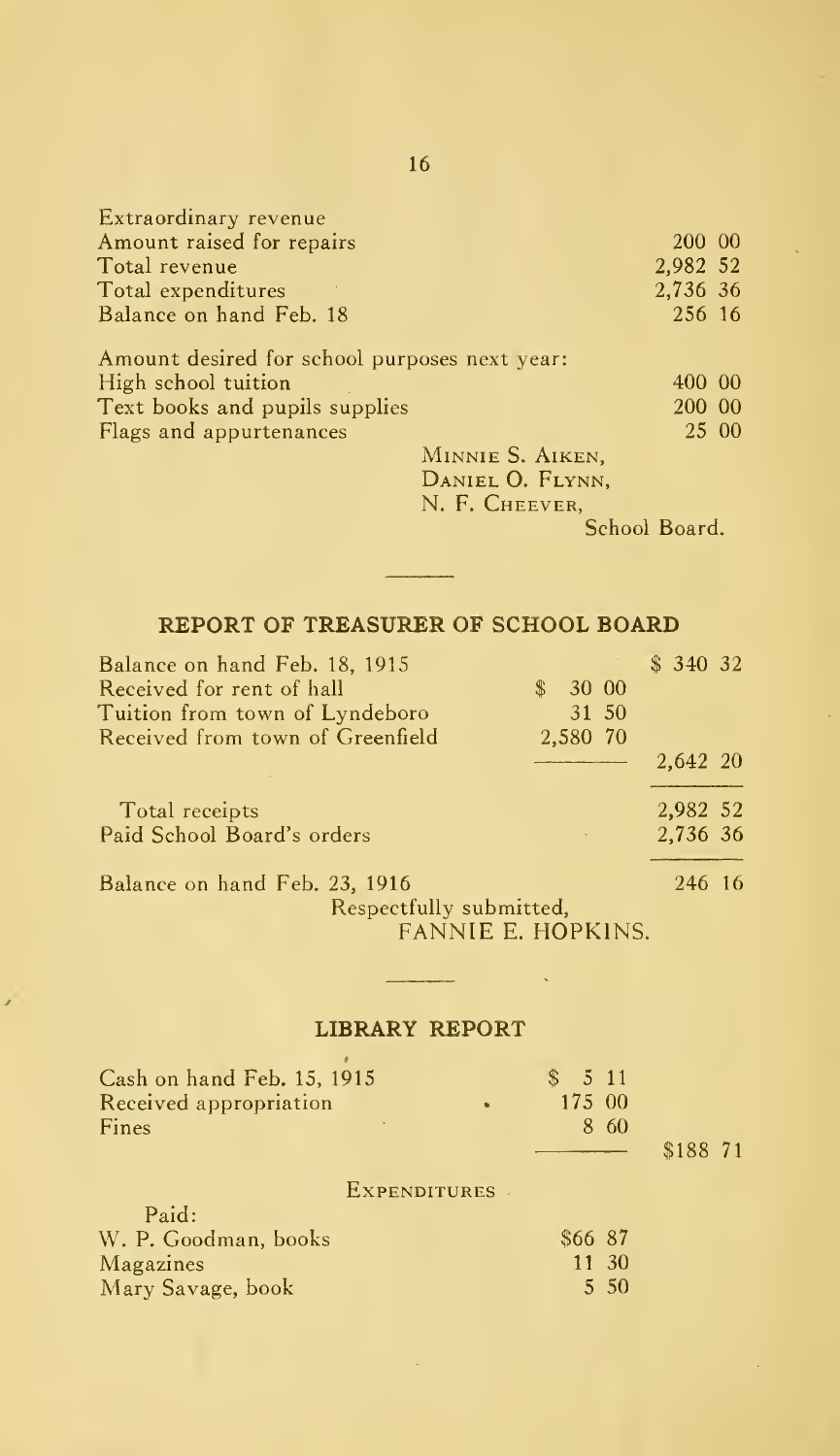| 2 00  |          |
|-------|----------|
| 15 00 |          |
| 25 00 |          |
| 60 00 |          |
| 1 65  |          |
|       | \$187.32 |
|       |          |

### **Balance Feb. 15, 1916** \$1 39

÷,

Respectfully submitted,

FRED B. BROOKS, Treasurer.

We, the undersigned, have audited the accounts of the several officers of the town and school districts of Greenfield, N. H., and find them correctly cast and properly vouched.

Respectfully submitted,

C. M. Gipson, F. W. Gould,

Auditors.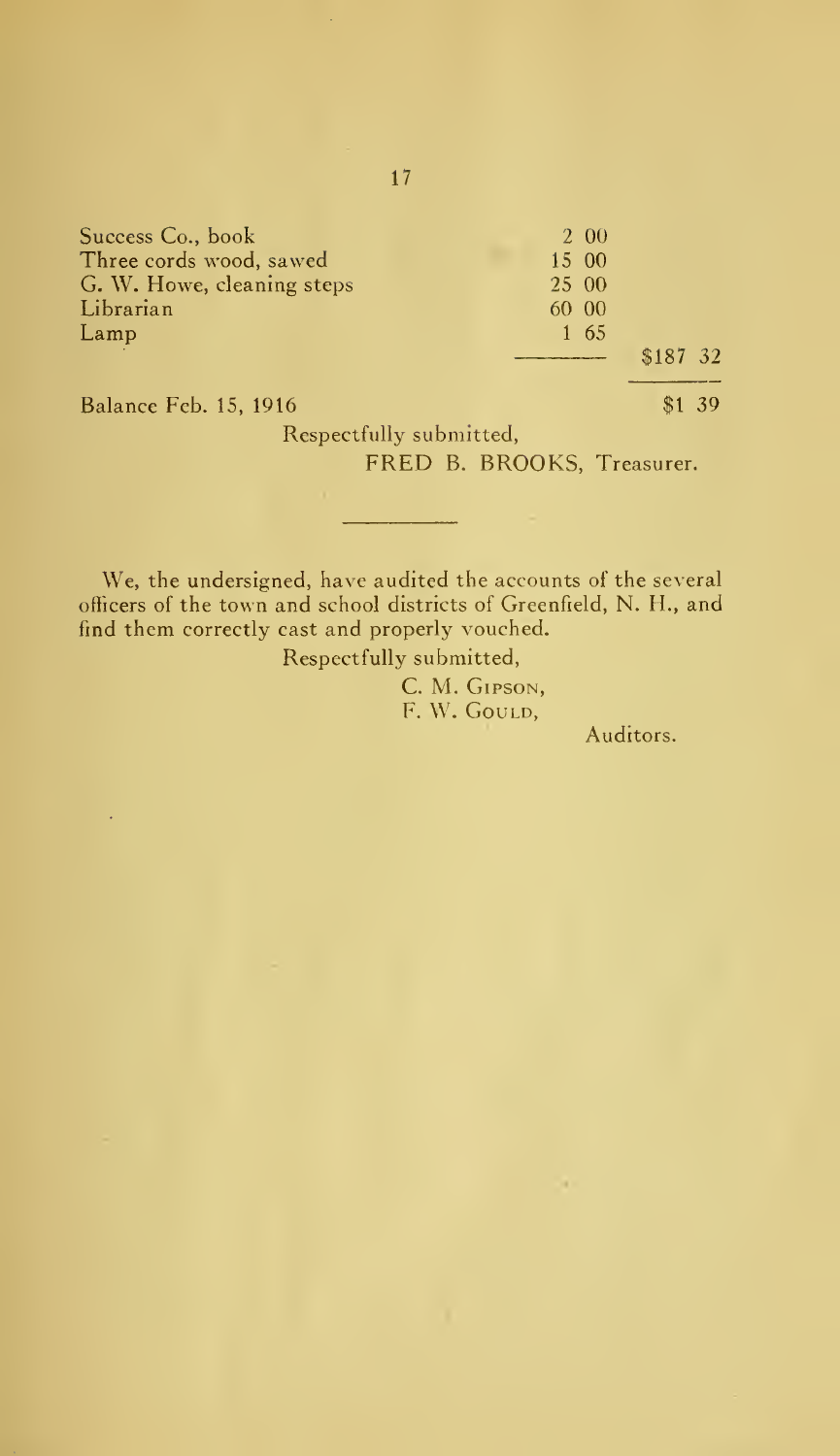#### BOOKS ADDED TO LIBRARY, 191S

New Hampshire Annual Reports New Hampshire Annual Reports New Hampshire Annual Reports New Hampshire Senate and House, January Session, 1915 Manual General Court, No. 14, 1915 New Hampshire Laws, 1915 New Hampshire Reports, Vol. X, 1913-15 Laws of New Hampshire, Vol. Ill Province Period, 1745-1774 Probate Records, Vol. II, 1741—1749 State Papers, Vol. XXXIII Standard Dictionary of Facts Home Sanitation and Hygiene Infection and Disinfection Prevention of Communicable Disease Household and Garden Pests Food Values and Adulterations Candies and Candy Making Favorite Dishes in Famous Homes Neighbors by Riis Thankfuls Inheritance Two On the Trail Miranda Polly Anna Grows Up The Landloper Sundown Slim A Son of the Hills Angelas Business Valiants of Virginia The House on Cherry Street The Measure of <sup>a</sup> Man Doodles The Heart of Uncle Terry For the Allison Honor The Highwayman Frau The Second Violin Robert Kimberley Contrary Mary The Haunted Heart The Wife of Sir Isaac Harman Within the Law Vol. I, 1913-14 Vol. 11, 1913-14 Vol. Ill, 1913-14 Lincoln Footner Lutz Porter Day Knibbs Comstock Harrison Rieves Barr Barr Dowd Munn Bindloss Rawlence Ellis Richmond Spearman Conrad Castle Wells Veiller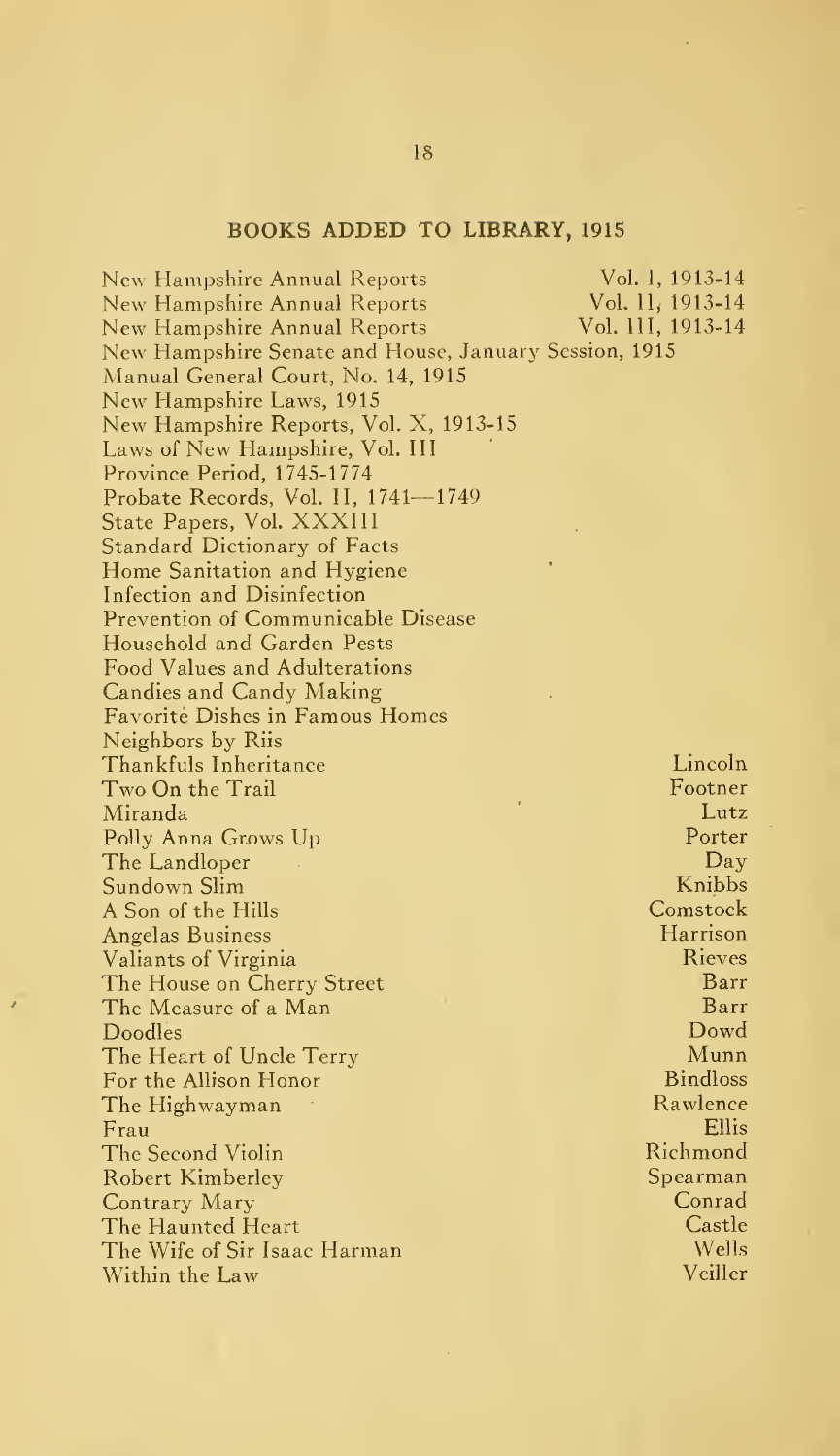| K                             | Rineha                  |
|-------------------------------|-------------------------|
| The Rainbow Trail             | Gr(                     |
| Betty Jane                    | Gre                     |
| Michael O'Halloran            | Port                    |
| The Capture of Paul Beck      |                         |
| The Real Man                  | $_{Lyn}$                |
| Mary Moreland                 | Van Vor                 |
| Daddy Longlegs                | Webst                   |
| The Mountain Girl             | Erski:                  |
| The Song of the Cardinal      | Port                    |
| Anne of the Island            | Montgome.               |
| The Way of these Women        |                         |
| The Heart of the Sunset       | <b>Bea</b>              |
| The Ne'er-do-well             | <b>Bea</b>              |
| Chip of the Flying U          | Bow                     |
| The Flying U's Last Stand     | Bow                     |
| Eltham House                  | Wa:                     |
| Aunt Jane                     | L                       |
| Little Miss Grouch            | Adar                    |
| The Amateur Gentleman         | Farn                    |
| Felix O'Day                   | -Smi                    |
| The High Priestess            | Gra                     |
| The Official Chaperon         | Linco                   |
| The Valley of Fear            | $\mathbf{D}\mathbf{oy}$ |
| Open Market                   | Dasco                   |
| Little Sir Galahad            | Gra                     |
| In a Far Country              | Church                  |
| Bred of the Desert            | Horte                   |
| The Argyle Case               |                         |
| The Chalice of Courage        | Brac                    |
| The Rim of the Desert         | Anderso                 |
| Dr. Llewellyn and His Friends | Stanl                   |
| The Sixty-first Second        | Johnso                  |
|                               |                         |

# Children's Department

Little Men Little Women Three Little Pigs The Robber Kitten Flaxie Frizzle Doctor Papa Little Pitchers Flaxies Kittyleen

19

 $rr$ ey ey er

l,

 $\overline{\text{d}}\text{e}$  $st$ er ne er: ry

> $ch$  $ch$  $er$ er rd ee  $ns$  $I_{\text{O}}$  $th$ nt  $ln$  $rle$  $m$ Gray Churchill Horton

 $\overline{dy}$ on. ey  $\overline{\text{no}}$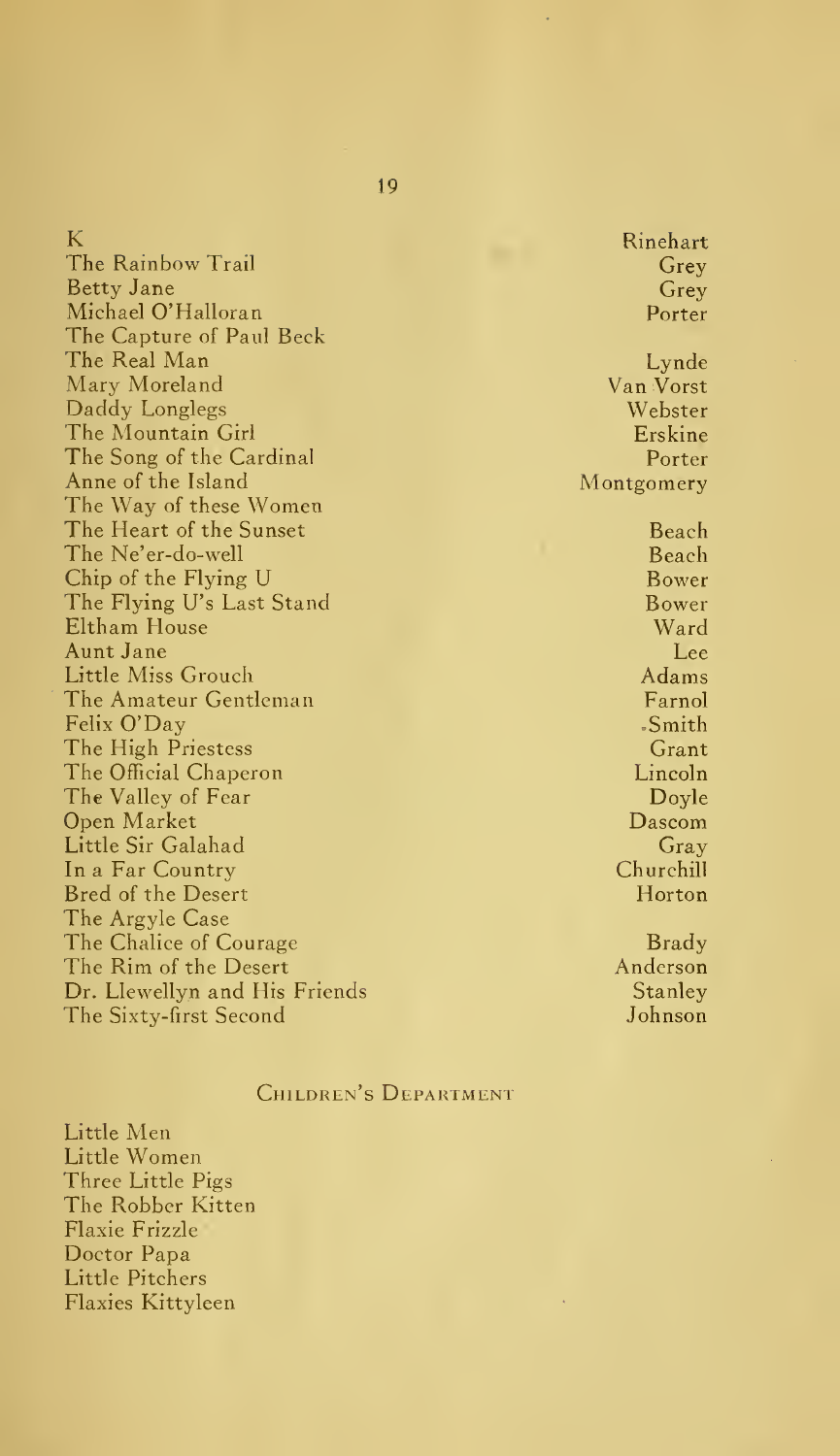Flaxie Growing Up Sibyl or Old School Friends Betty Wales on Campus Troop Five at Camp The Doings of Troop Five Boy Scouts in the White Mountains Lifty of the Bush Lifty of the Training Camp Lifty of the Big League Brick King Backstop Baseball Joe of the Silver Stars Jack Lorimer's Substitute Two American Boys Here and There with Paul and Peggy Nancy and the Cogg Twins Little Grandmother Lady Gay Kathies Three Wishes Kathies Aunt Ruth Kathies Summer A Real Cinderella College Years Twisted Skein Baseball Joe on the School Nine Baseball Joe in the Central League

 $\overline{1}$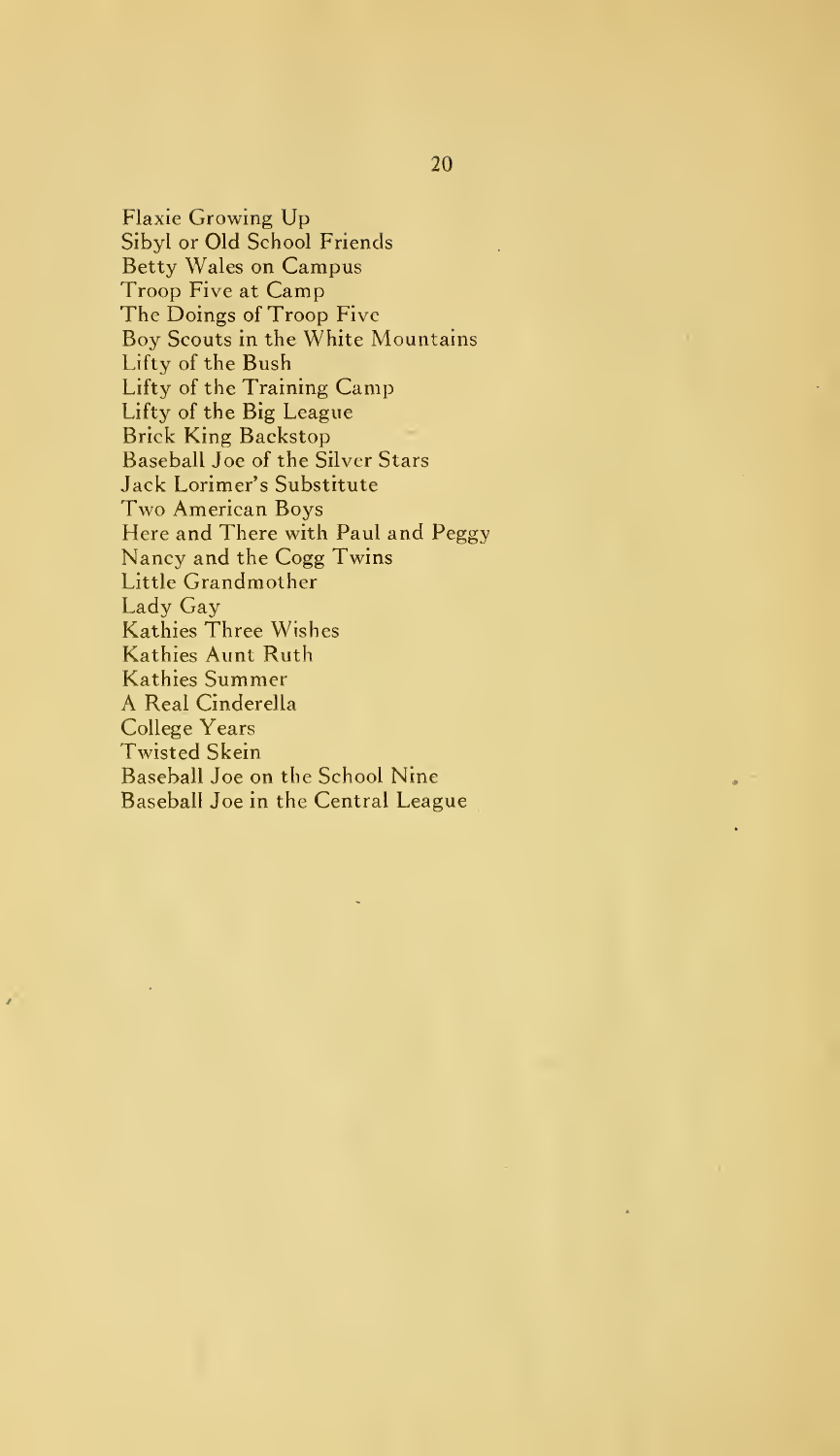#### THE STATE OF NEW HAMPSHIRE

# To the Inhabitants of the Town of Greenfield in the County of Hillsboro, in said State, qualified to vote in Town Affairs

You are hereby notified to meet at Town House in said Town on Tuesday, the fourteenth day of March next, at nine of the clock in the forenoon, to act upon the following subjects:

First. To choose all necessary Town Officers for the year ensuing.

Second. To raise such sums of money as may be necessary to defray town charges for the ensuing year, and make appropriation of the same.

Third. To hear the reports of Selectmen, Treasurer, Road Agents, Overseer of the Poor, School Board, Library Trustees, and Auditors and take any vote relating thereto.

Fourth. To see what sum of money the town will vote to raise and appropriate to repair highways.

Fifth. To see what sum of money the town will vote to raise and appropriate for the support of the Public Library in addition to what the Law requires.

Sixth. To see if the town will vote to raise and appropriate the sum of twenty-five dollars for the Veterans Association for Memorial Day.

Seventh. To see if the town will authorize the selectmen to hire a sum of money to pay town debts or take any action in relation thereto.

Eighth. To see what sum of money the town will vote to raise for the suppression of the Gipsy and brown-tail moths or take any action in relation thereto.

Ninth. To see if the town will vote to raise and appropriate a sum of money not to exceed twenty dollars to buy three Kerosope lamps, two to be placed in Town hall and one to be hung outside the library over the steps.

Tenth. To see if the town will vote to install five street lamps from the F. C. Fletcher residence to the residence of F. B. Atherton, raise and appropriate money for same or take any action relative thereto.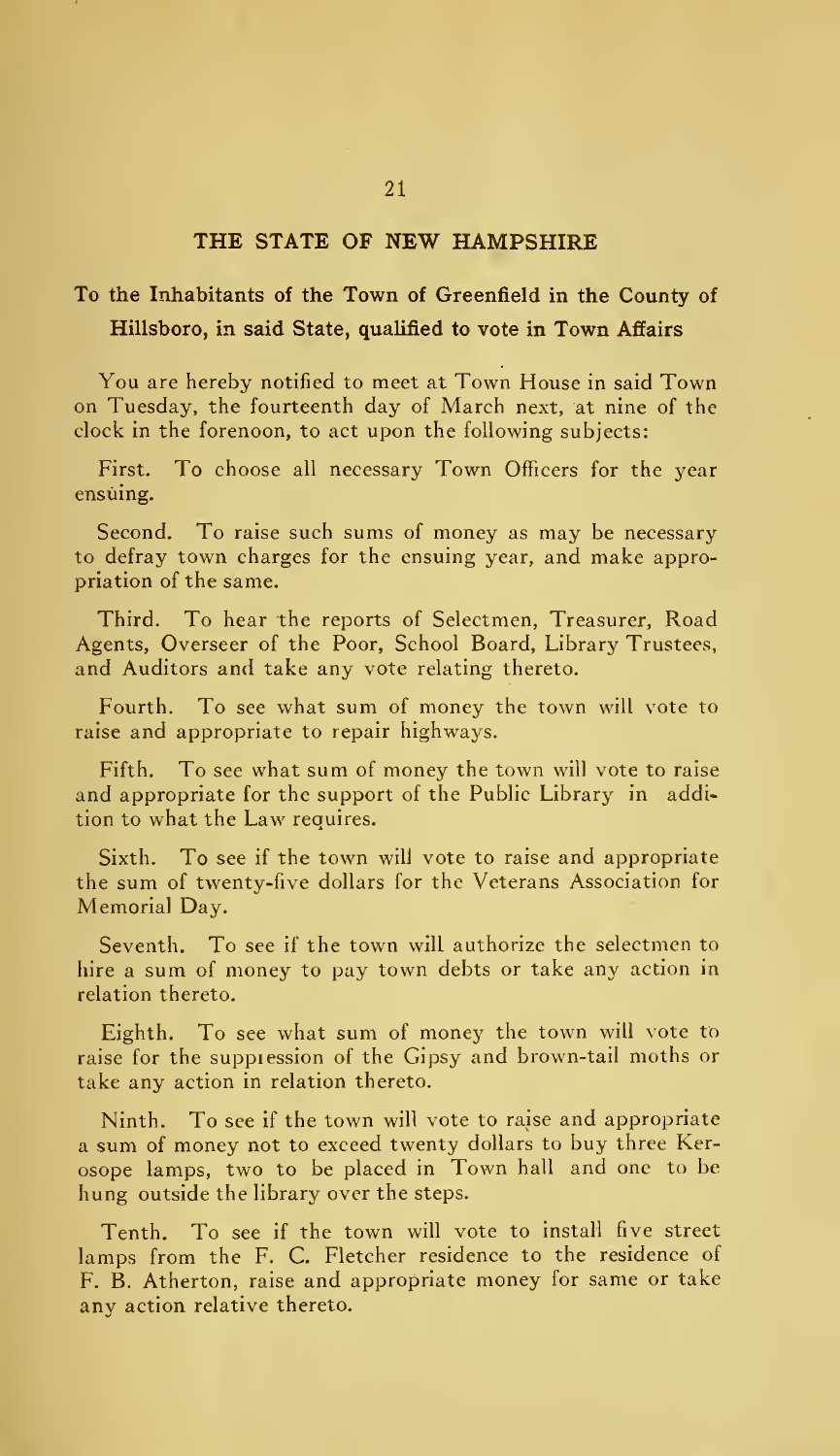Eleventh. To see if the town will vote to rescind the vote of Article Thirteen in the warrant of 1915; or take any action relating thereto.

Twelfth. To see if the town will vote to take from the road agents' districts a section of the Forest Road, so called, and in struct the selectmen to arrange with the state highway department to maintain said section of the road under state patrol systems and appropriate or set aside from the amount raised for highway work the sum of \$172 50 for this purpose.

Thirteenth. To see if the town will accept from A. A. Ramsay the sum of two hundred dollars (\$200). The income to be used if necessary for the perpetual care of his father's lot in the village cemetery, the money to be deposited in the Amoskeag Bank at Manchestei or take any action relating thereto.

Fourteenth. To see if the town will vote to raise and appropriate a sum of money to purchase an American La France Chemical Fire Apparatus or take any action relating thereto.

Fifteenth. To see if the town will vote to authorize the sel ectmen to move the town safe into the selectmen's room in the new fire engine house when finished or take any action relating thereto.

Given under our hands and seal, this 25th day of February, in the year of our Lord, one thousand nine hundred and sixteen.

> Edward P. Holt, Etna J. Fletcher, DANIEL O. FLYNN, Selectmen of Greenfield.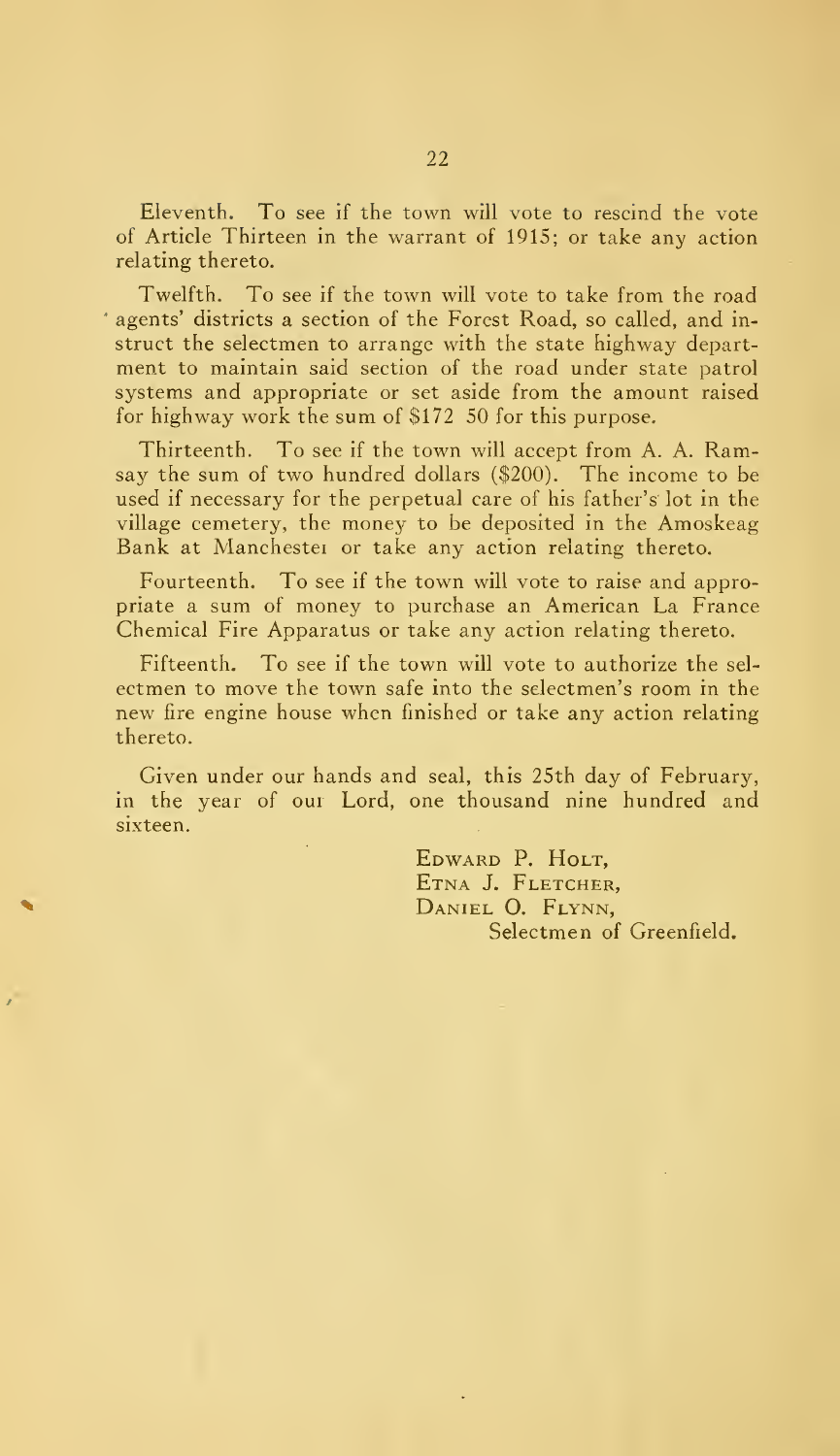|                                                                                            | Birthplace of<br>Mother                               | Newton Yorkshire<br>England<br>So. Acton, Mass.<br>Quincy, Mass.<br>Francestown<br>Greenfield | Boston, Mass.<br>Chester, Vt.<br>New York<br>Greenfield<br>Hancock<br>Hancock<br>Antrim                                                                                                              |                                                                                               | Name and Residence<br>by whom Married<br>of Person | Rev. Geo. B. Thomas<br>Manchester      | Rev. J. G. Leclere<br>Hillsborough                  |                                                      | <b>Bradford</b><br>Rev. Geo. C. Trow |                                 |
|--------------------------------------------------------------------------------------------|-------------------------------------------------------|-----------------------------------------------------------------------------------------------|------------------------------------------------------------------------------------------------------------------------------------------------------------------------------------------------------|-----------------------------------------------------------------------------------------------|----------------------------------------------------|----------------------------------------|-----------------------------------------------------|------------------------------------------------------|--------------------------------------|---------------------------------|
|                                                                                            | Birthplace of<br>Father                               | Braintree, Mass<br>Franklin, N. J.<br>Acton, Mass.<br>Greenfield<br>Concord                   | Massachusetts<br>Moria, N.Y.<br>Greenfield<br>Greenfield<br>Greenfield<br>Hancock<br>Hancock                                                                                                         | Marriages Registered in the Town of Greenfield, N. H., for the Year Ending December 31, 1915. | Birthplace of<br>Parents                           | Newark, N. J.<br>Greenfield            | No. Newcastle, Me.<br>No. Newcastle, Mc.<br>Ireland | Germany<br>Germany<br>Ireland                        | Bunker Hill, Ill.<br>Antrim          | Washington<br>Bradford          |
|                                                                                            | Occupation of<br>Father<br>Residence<br>Parents<br>of | Laborer<br>.aborer<br>Farmer<br>Farmer<br>Greenfield<br>ç,<br>4                               | Carpenter<br>.aborer<br>Laborer<br>Laborer<br>Painter<br>Farmer<br>Farmer<br>farmer<br>¥                                                                                                             |                                                                                               | Name of Parents                                    | Adalaide Cudworth<br>Robert J. Baldwin | Addie C. Hasson<br>William Weaver<br>John Carney    | Wilhelmena Brendle<br>John Friedrick<br>Anna O'Keefe | Everline L. Bailey<br>Eugene Muzzey  | Lucy A. Nichols<br>Fred N. Lowe |
| Births Registered in the Town of Greenfield, N. H., for the Year Ending December 31, 1915. | Maiden Name<br>of Mother                              | Lillian E. Russell<br>Annie M. Spinck<br>Estell Brackett                                      | Julia F. Connelly<br>Mabel E. Russell<br>Lea M. Goodwin<br>Mabel R. Davis<br>Rosie Stewart<br>Anabel Styles<br>Marie Wine                                                                            |                                                                                               | Place of Birth<br>of Each                          | Greenfield                             | So. Jefferson, Mc.<br>Ayer, Mass.                   | Manchester                                           | Greenfield                           | Lyndeboro                       |
|                                                                                            | Name of Father                                        | Charles II. Blanchard Martha Newton<br>John F. Hussey<br>Horatio Scrgent                      | Clarence G. Foley<br>Edwin F. Trulant<br>Edward P. Holt                                                                                                                                              | <b>Bessie Smith</b>                                                                           | Occupation                                         |                                        |                                                     |                                                      |                                      |                                 |
|                                                                                            |                                                       |                                                                                               |                                                                                                                                                                                                      |                                                                                               | Age                                                | 29                                     | 20<br>33                                            | 25                                                   | 23                                   | 22                              |
|                                                                                            |                                                       | Arthur B. Holt                                                                                | John C. Russell<br>Maurice Runey<br>Frank H. Shea<br>A. P. Lowe<br>John Hill                                                                                                                         |                                                                                               | at time of<br>Residence<br>Marriage                |                                        | S. Jefferson Me                                     |                                                      |                                      |                                 |
|                                                                                            | 'ON<br><sup>of</sup> Child                            |                                                                                               |                                                                                                                                                                                                      |                                                                                               | of each                                            | Greenfield                             | Ayer, Mass.                                         | Greenfield                                           | Greenfield                           | Greenfield                      |
|                                                                                            | Living or<br>qs                                       |                                                                                               |                                                                                                                                                                                                      |                                                                                               |                                                    |                                        |                                                     |                                                      |                                      |                                 |
|                                                                                            | xəS<br>Name of Child                                  | ZHZZ<br>24 Katherine E.<br>5 Charles H.<br>16 Norman R.<br>IlForrest A.                       | ZHHZHZZZ<br>$\begin{array}{c}\n 2 \text{B} \text{earrice } A. \\ 23 \text{William B.} \\ 20 \text{Donald } W.\n\end{array}$<br>9 Richard O.<br>20 Edward S.<br>22 Margaret<br>30 Cles A.<br>$12$ Amy |                                                                                               | Groom and Bride<br>Name and Surname<br>ъò          | Robert A. Baldwin                      | Manchester Bertha M. Trask                          | Hillsboro Mary B. Friedrick<br>John D. Carney        | Eugene C. Muzzey                     | Bradford Frieda A. Lowe         |
|                                                                                            | 1915<br>Date                                          | Mar.<br>Feb                                                                                   | Aug.<br>Oct.<br>${\rm Max}_{\alpha}$<br>Dee.<br><b>Exp</b>                                                                                                                                           |                                                                                               | Place & Date<br>of Marriage                        | Sept. 4                                |                                                     | Nov. 25                                              | Dec. 21                              |                                 |

J.

Ŷ,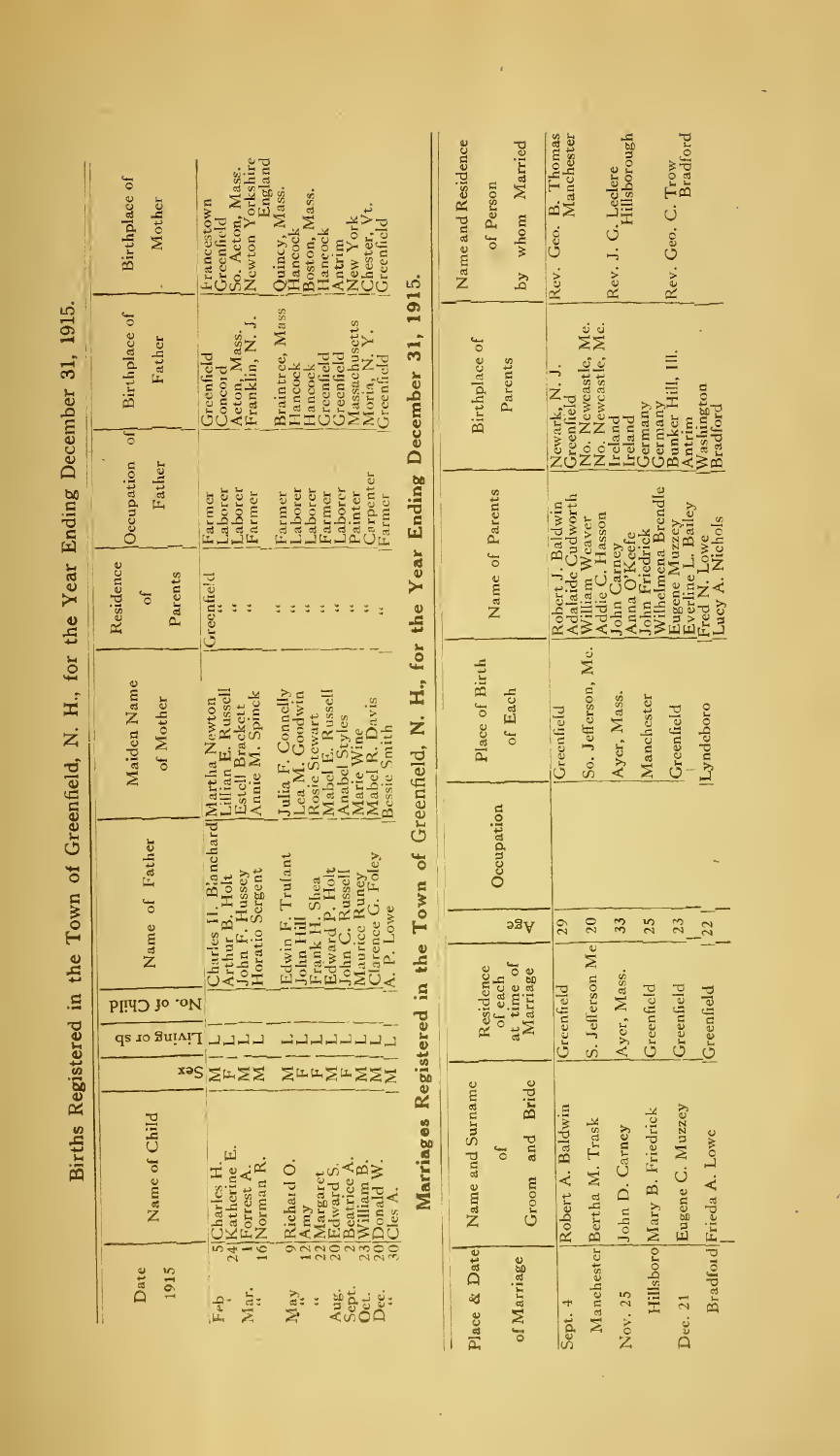|                                                                                                                | Birthplace of<br>Mother  | Andover, Mass<br>Camden, Me.<br>Hancock<br>Lynn, Mass.<br>Lyndeboro<br>Ireland<br>Gilead, Me.<br>Greenfield                                                                                                                                                                                                 |
|----------------------------------------------------------------------------------------------------------------|--------------------------|-------------------------------------------------------------------------------------------------------------------------------------------------------------------------------------------------------------------------------------------------------------------------------------------------------------|
|                                                                                                                | Birthplace of<br>Father  | 5tony Creek, N.Y.   Greenfield<br>Lyndeboro<br>tochdale, Eng.<br>mdover, Mass.<br>lamden, Me.<br>yndeboro<br>-vndeboro<br>ampstead<br>anada<br>Temple                                                                                                                                                       |
|                                                                                                                | Maiden Name<br>of Mother | Anna F. Philbrook 1<br>Elizabeth Gould<br>Mary Avery<br>Betsy Barnes<br>Mary Gardner<br>Mary A. Lee<br>Marnah Bailey<br>bigal Keyes<br>Eliza Bates<br>ucinda V<br>$rate -$<br>$\tanh -$                                                                                                                     |
|                                                                                                                | Name of Father           | Austin C. Putnam  Mary Baldwin<br>homas J. Draper<br>Samuel Hartshorn<br>'atrick Malone<br>Joseph Tingley<br>Thomas Butler<br>John Taylor<br>William Abbott<br>saac Bond<br>Napoleon F                                                                                                                      |
| Dealing Registerent in the 10th in the 10th and 10th and 10th and 10th in the 10th and 10th in the 10th of the | Cause of Death           | oisoning -Auto gas Albion P. Mason<br>rterio-Sclerosis<br>hronic Nephrit<br>alvular Dis. of<br>obar Pneumon<br>ngina Pectoris<br>scure disease<br>Wasted away<br>lyocarditis<br>erebral H<br>neumoni<br>nanition                                                                                            |
|                                                                                                                |                          | $\frac{1}{28}$                                                                                                                                                                                                                                                                                              |
|                                                                                                                |                          |                                                                                                                                                                                                                                                                                                             |
|                                                                                                                |                          | $\frac{2}{27}$                                                                                                                                                                                                                                                                                              |
|                                                                                                                |                          |                                                                                                                                                                                                                                                                                                             |
|                                                                                                                |                          |                                                                                                                                                                                                                                                                                                             |
|                                                                                                                | Name                     | dogman<br>Finette C. Morgan<br>Samuel G. Hartsh<br>Sarah A. Hartshor<br>Emma C. Johnson<br>17   Millard L. Mason<br>Martha J. Colbat<br><b>Joseph Pickering</b><br>Betsey A. Barret<br>Ann McKenna<br><u>្ត</u><br>Harriet N.A.<br>12   Robert C. 1<br>Elizabeth 1<br>$H$ anna $h$ $\overline{\phantom{a}}$ |
|                                                                                                                | Date<br>1915             | $\frac{3}{5}$<br>May<br>June<br>Aug.<br>Nov.<br>Jan.<br>Feb.<br>÷,<br>44                                                                                                                                                                                                                                    |

Deaths Registered in the Town of Greenfield N. H., for the Year Ending December 31, 1915.

ł

FRED J. AIKEN, Town Clerk.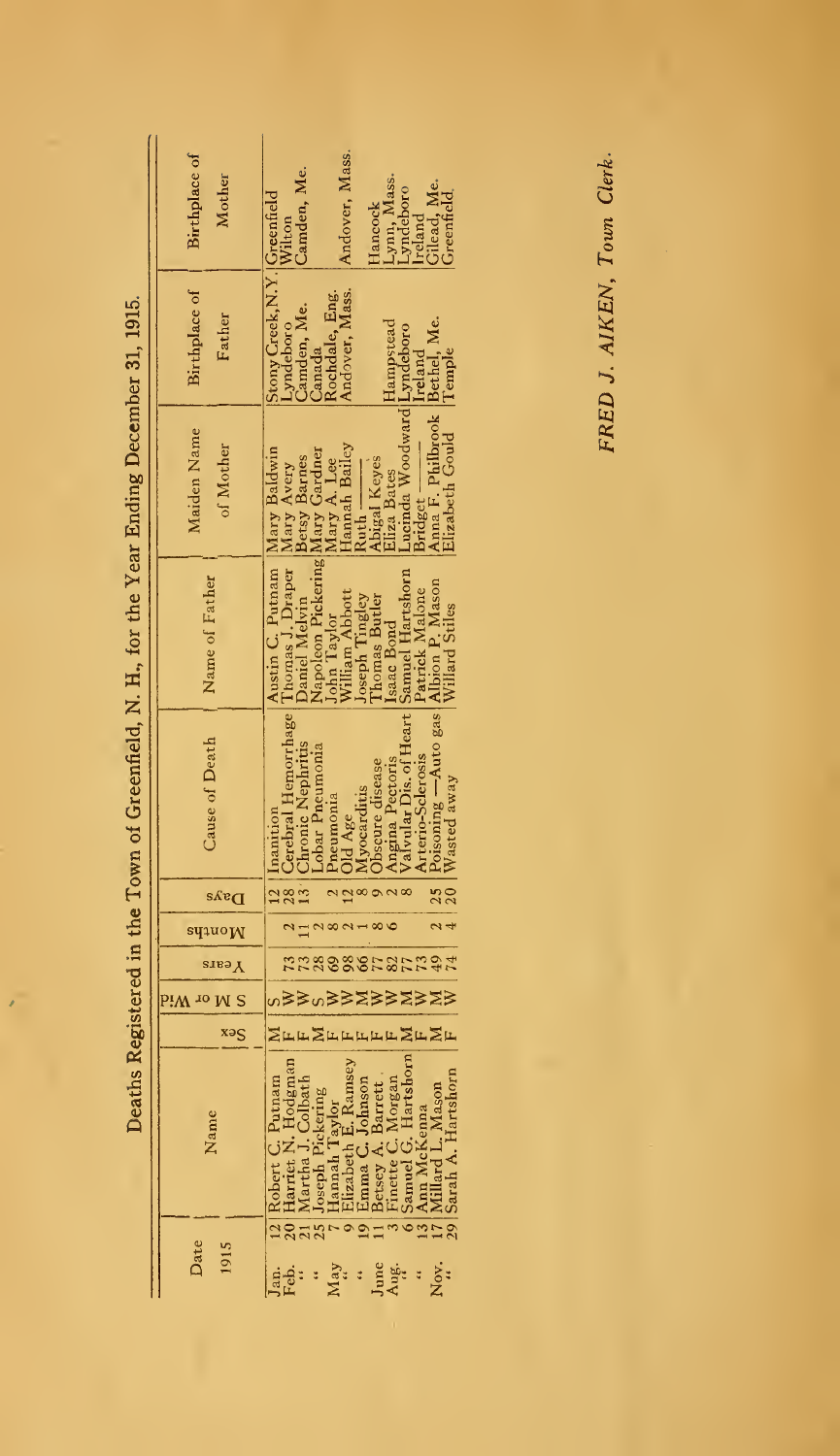